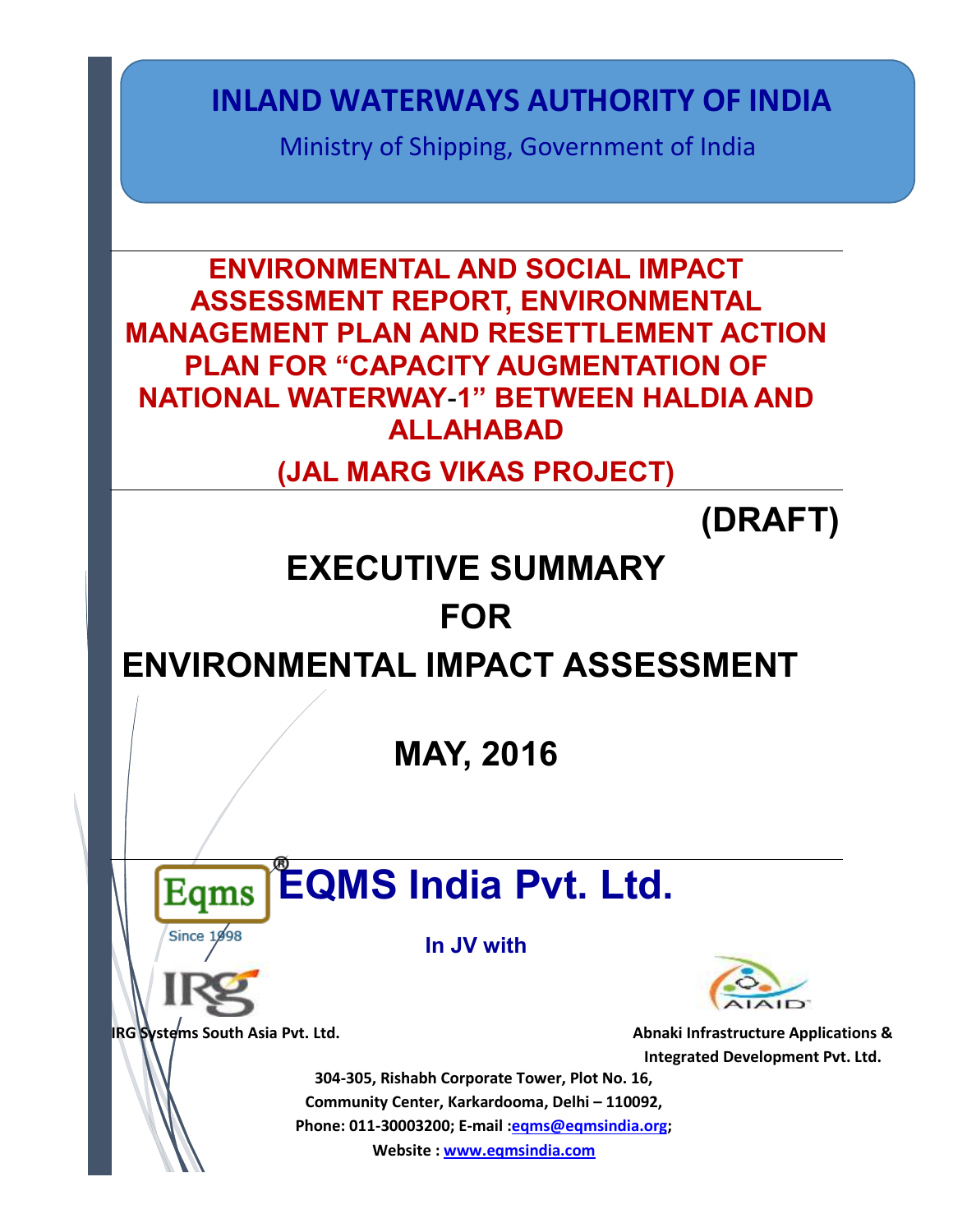

# **EXECUTIVE SUMMARY**

#### **1.0 Background**

The cargo movement through waterway is considered one of the cheapest mode of transportation internationally which is very low in India compared to the international scenario. To augment the capacity of waterways transportation in India, Govt. of India has constituted Inland Waterways Authority of India (IWAI) in 1985. IWAI has identified 5 river stretches as National priority and notified these stretches as National Waterways 1 to 5. Amongst the five notified waterways, the national waterways on Ganga (NW-1 between Haldia to Allahabad) is the longest waterways and is of prime importance considering its locational advantages. IWAI since long has been maintaining the least available depth (LAD) of 3m between Haldia and Farakka (560km), 2.5m in Farakka – Barh (400km), 2m between Barh – Ghazipur (290km) and 1.2 to 1.5m in Ghazipur – Allahabad (370km). Even currently this waterway (NW-1) is being used for various cargo movements, as well as tourists. Already good amount of cargo movement is taking place between Haldia and Farakka (e.g. 3 million metric tonne of imported coal from Haldia to NTPC plant near Farakka is being transported since October 2013 through 20 barges of 2000 dwt capacity each). Considering such a large potential and demands, IWAI has initiated the project of "Capacity Augmentation of National Waterway-1" between Haldia and Allahabad named as "Jal Marg Vikas Project". However, considering the available LAD and cargo demand scenario, IWAI is focusing on the stretch between Haldia to Varanasi at present.

The capacity augmentation of this magnitude under this project warrants additional infrastructural components such as river terminals of appropriate cargo handling capacity, provision of navigation aids; river information system; RO-RO jetties; bank protection / slope protection works; river training works; inland vessels; survey vessels, survey equipment and dredging facilities which are required to be developed in a phased and programmatic manner. Certain facilities are already planned such as multi-mode terminal at Ramnagar (Varanasi), Sahibganj and Haldia and new navigation lock at Farakka. Other developments are under finalization stages. Environmental and Social impact assessment studies have been carried out separately for each of already identified above four facilities, dredging and barge operation activities. An environmental impact assessment report is prepared for various above components and likely other developments proposed under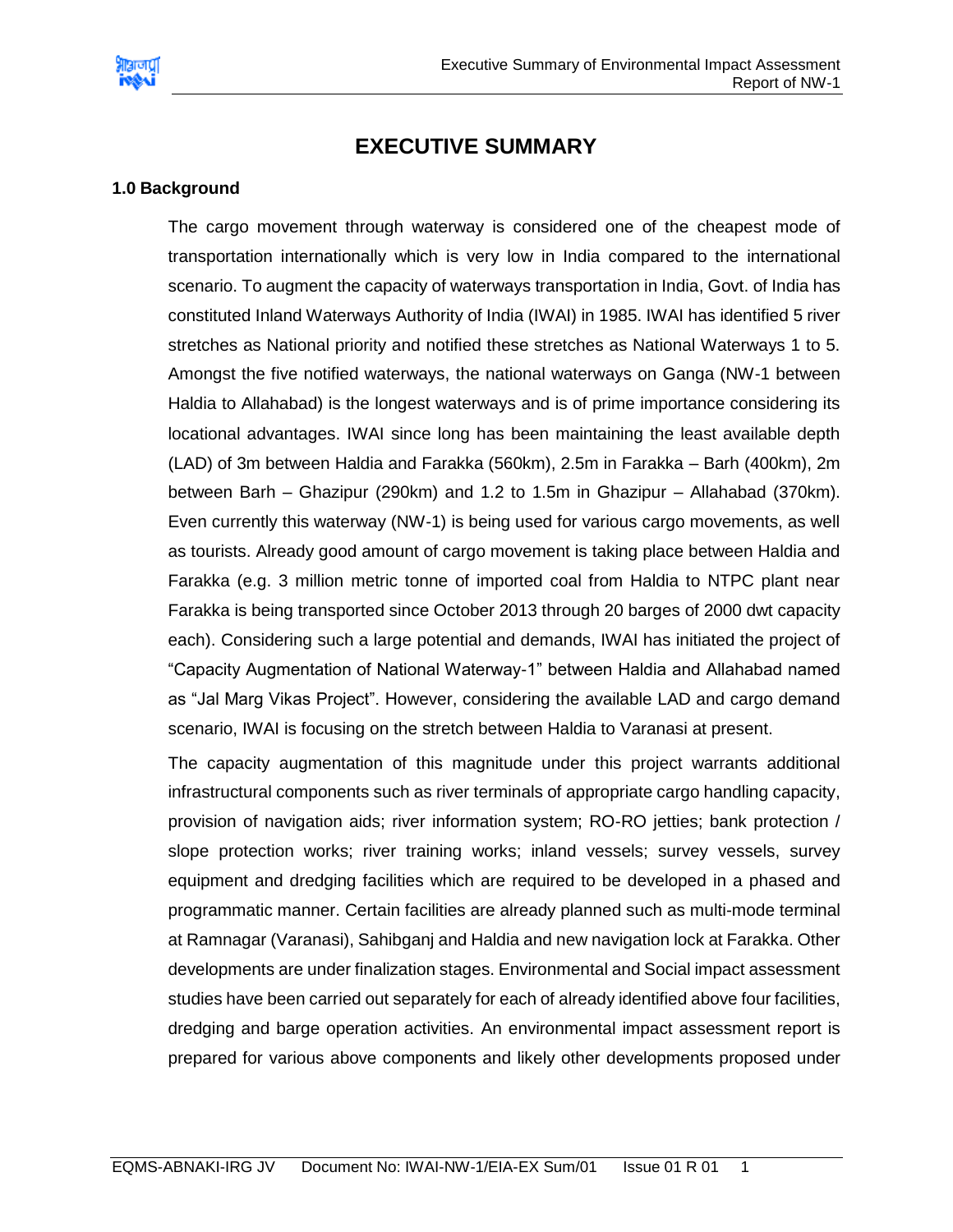

feasibility report of Jal Marg Vikas Project being funded by World Bank. The following summarises the outcome of above studies.

#### **2.0 Project Need and Location**

Inland Waterway Transport (IWT) offers a comparatively low cost and environmentally sound alternative to road and rail transportation especially for bulk and containerized cargo. Infrastructure requirements of IWT in comparison to road and rail transport are also relatively low, although some investments are essential such as in port/terminal facilities, connecting road/rail infrastructure, navigation aid and maintenance dredging facilities. While cargo movement through other modes of transportation are often confronted with congestion and capacity problems, IWT offers a relatively congestion free and reliable mode of transport along with availability of unmatched capacity expansion due to its large untapped potential.

Till the middle of 20th century, IWT was being used as an important mode of transport in various parts of India but gradually it got confined to unorganized sector except in few states namely Goa, Assam, West Bengal, Kerala and Maharashtra primarily due to focus shift in transportation through rail and road modes. However, IWT use has shown increasing trend since 2003-2004 and touched 70 Million tonnes mark by 2011-2012 compared to only 32.48 Million tonnes in 2003-2004 which is just 0.34% of total inland cargo movements of about 1000 btkm. IWAI has set the target of increasing IWT share up to 2% of total inland cargo by 2025. The main commodities carried by IWT (which are also true with NW-1) include building materials (34%), metals\ores (19%) and coal\coke (17%). On demand side in the case of NW-1 (Allahabad – Haldia) alone 10 thermal power plants are located along Ganga river in UP & Bihar stretch and 11 more are expected to become operational soon. The total requirement of coal for these power plants will be nearly 70 million tonnes per year, 14 MT of which will have to be imported. In addition to this, there are seven fertilizer plans along NW-1. These are also estimated to generate an additional of 0.765 million ton of cargo requirement per year. Further, there is also large prospect of container movements for national as well as international trade. IWT and NW-1 in particular would play a very vital role when high quality ports/terminals and waterway connections are made available to facilitate the cargo movement in a cost effective and environmental friendly manner catering to the needs of high transportation movements due to enhanced industrial activities as compared to rail and/or road modes.

Project area under Jal Marg Vikas Project includes entire reach of the River Ganga from Haldia to Allahabad including the areas proposed for development of project related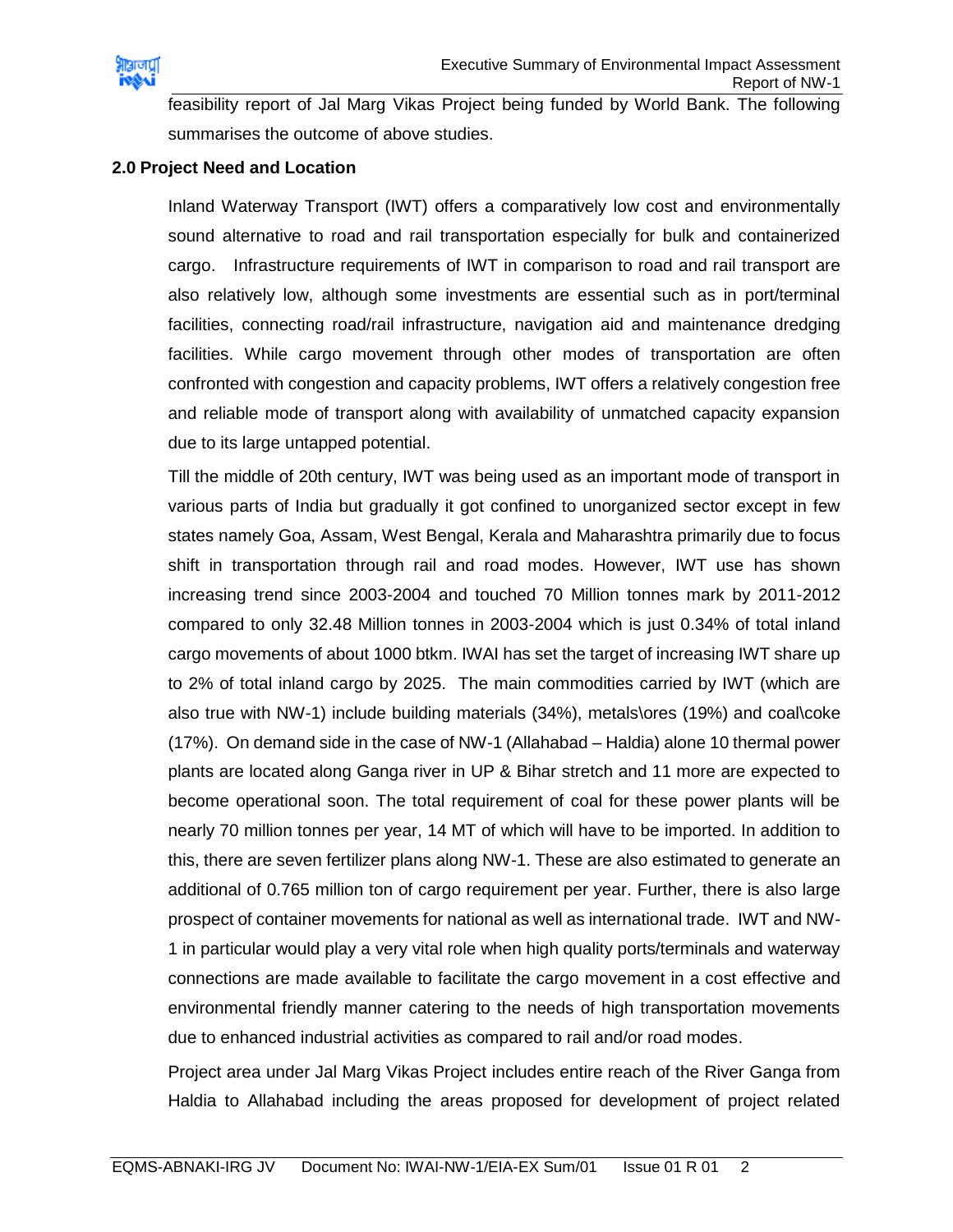

facilities & infrastructure, i.e. terminal sites, lock site, Ro-Ro jetty sites and sites for other planned development. Stretch from Allahabad to Haldia covers four states namely Jharkhand, Bihar, Uttar Pradesh & West Bengal. Map showing location of NW-1 stretch from Haldia to Allahabad is shown in **Figure 1** below.



**Figure 1: Location Map of NW-1**

# **3.0 Project Description**

Proposed Project-Jal Marg Vikas aims at improvement of navigation in entire stretch of 1620 km. of NW-1 (Haldia to Allahabad). NW-1 is the Ganga - Bhagirathi - Hooghly river system. NW-1 is being fed by various tributaries at different locations. Major tributaries to NW-1 between Haldia to Allahabad are Tons, Gomti, Ghagra, Son, Gandak, Punpun and Kosi. The following interventions have been proposed and planned under the Jal Marg Vikas Project.

- Maintenance dredging to provide LAD in waterway/channel and the terminal facility
- Improved Navigation Infrastructure & Navigation Aids
	- o Construction of 10 Ro-Ro jetties & ferry passenger jetties. Locations of these jetties are yet to be identified.
	- o Construction of 6 terminals: Site identification and planning for 3 terminals sites at Sahibganj, Varanasi and Haldia is completed. 2 more potential sites for development of terminals are identified at Ghazipur and Kalughat. These two sites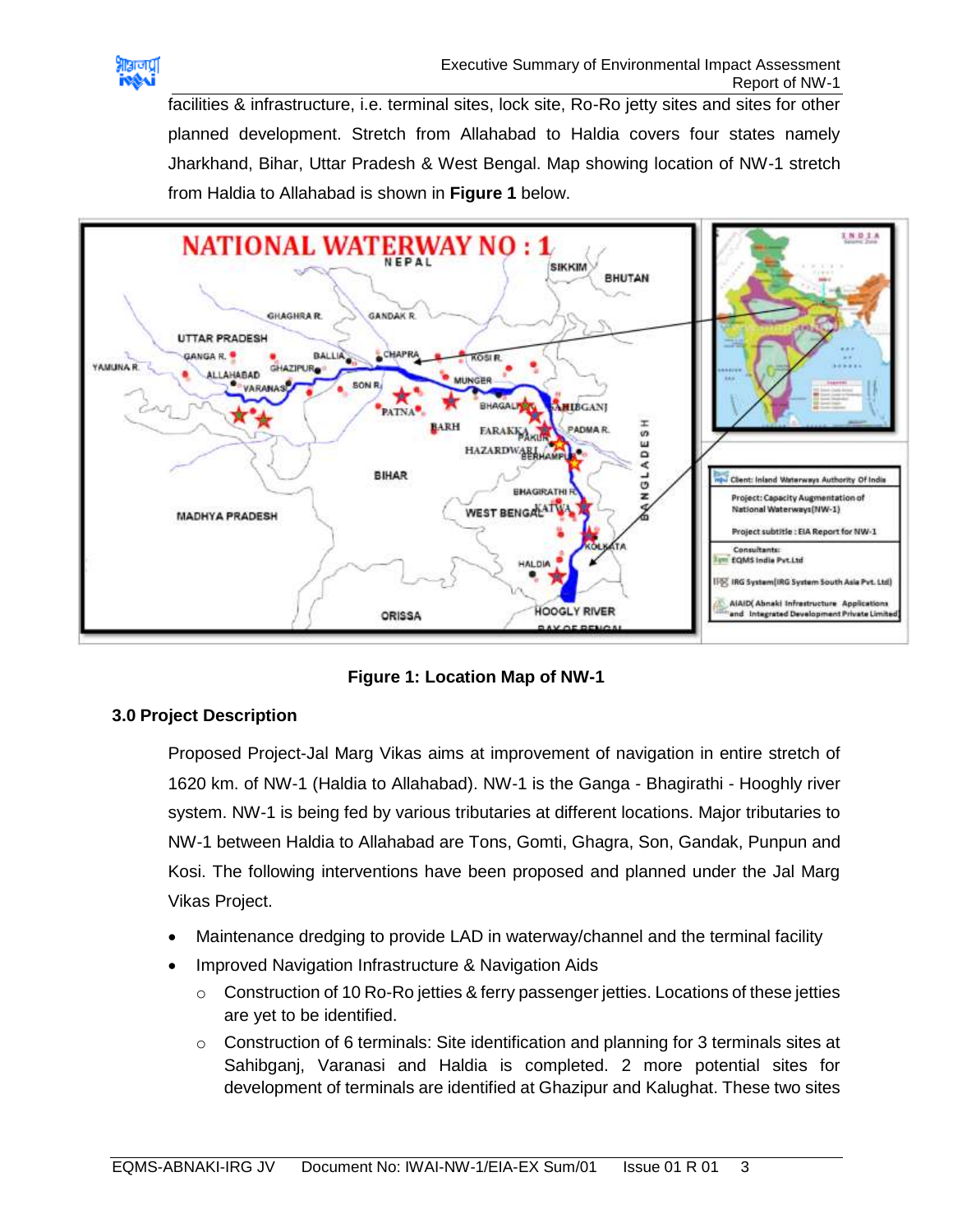

are still under consideration for finalization and planning of design at initial stage only. One more terminal site along NW-1 is being identified.

- o Construction of one Navigation Lock at Farakka, West Bengal.
- $\circ$  Provision for tow barges, inland vessels, survey vessels including rescue boats and survey equipment. Development of low draught cargos.
- $\circ$  Development of navigation aids along NW-1 for facilitation of day & night time navigation.
- Development of efficient River Information System with all hardware & software.
- Provision for bank protection / slope protection and river training works for critical locations.

The project also envisages the creation and improvement of integration opportunities with other surface transport modes such as roads and railways, so as to improve the overall efficiency of the logistics chain by linking the waterways through various well equipped terminals and jetties.

Cargo being transported in NW-1 includes cement, fly ash, iron ore, iron ore fines, coal, steel shed, tyres, iron fines, iron ingots, Galvanized steel plain sheets, stone chips, furnace oil, high Speed diesel, lube oil, boulders, pulses, aluminium block, sand, chips, ship block, log, pulses, Manganese ore, Petroleum, Coke, Cooking coal, Rock Phosphate, Timber, Peas, Slag oil, and Non-cooking coal. Traffic projections for the planned infrastructure site are given at **Table 1.** The terminals cargo handling capacity are being designed considering these traffic projections.

| <b>S. No.</b> | <b>Infrastructural</b><br><b>Facility</b>   | Projected<br><b>Cargo-2015</b><br>(MTPA)                     | Projected<br><b>Cargo-2030</b><br>(MTPA) | Projected<br><b>Cargo-2045</b><br>(MTPA) |
|---------------|---------------------------------------------|--------------------------------------------------------------|------------------------------------------|------------------------------------------|
|               | Sahibganj<br>Terminal                       | 2.24                                                         | 4.39                                     | 9.00                                     |
| 2             | Varanasi<br>Terminal (with<br>current land) | 0.54                                                         | 1.22                                     | 1.22                                     |
| 3             | Haldia Terminal                             | 4.07 MTPA (1.57 other cargo & 2.5 MTPA coal<br>transhipment) |                                          |                                          |

**Table 1: Traffic Forecast for Planned Navigational Infrastructural Facilities**

*Source: HOWE Engineering Projects (India) Pvt.Ltd. (Design Consultant)*

There are various challenges for Jal Marg Vikas Project development which includes typical characteristics alluvial river Ganga his braiding, meandering large water fluctuations between summer and monsoon months and annual silt loads of 1600 million tonnes. The maintenance dredging requirements, planned infrastructures facilities, and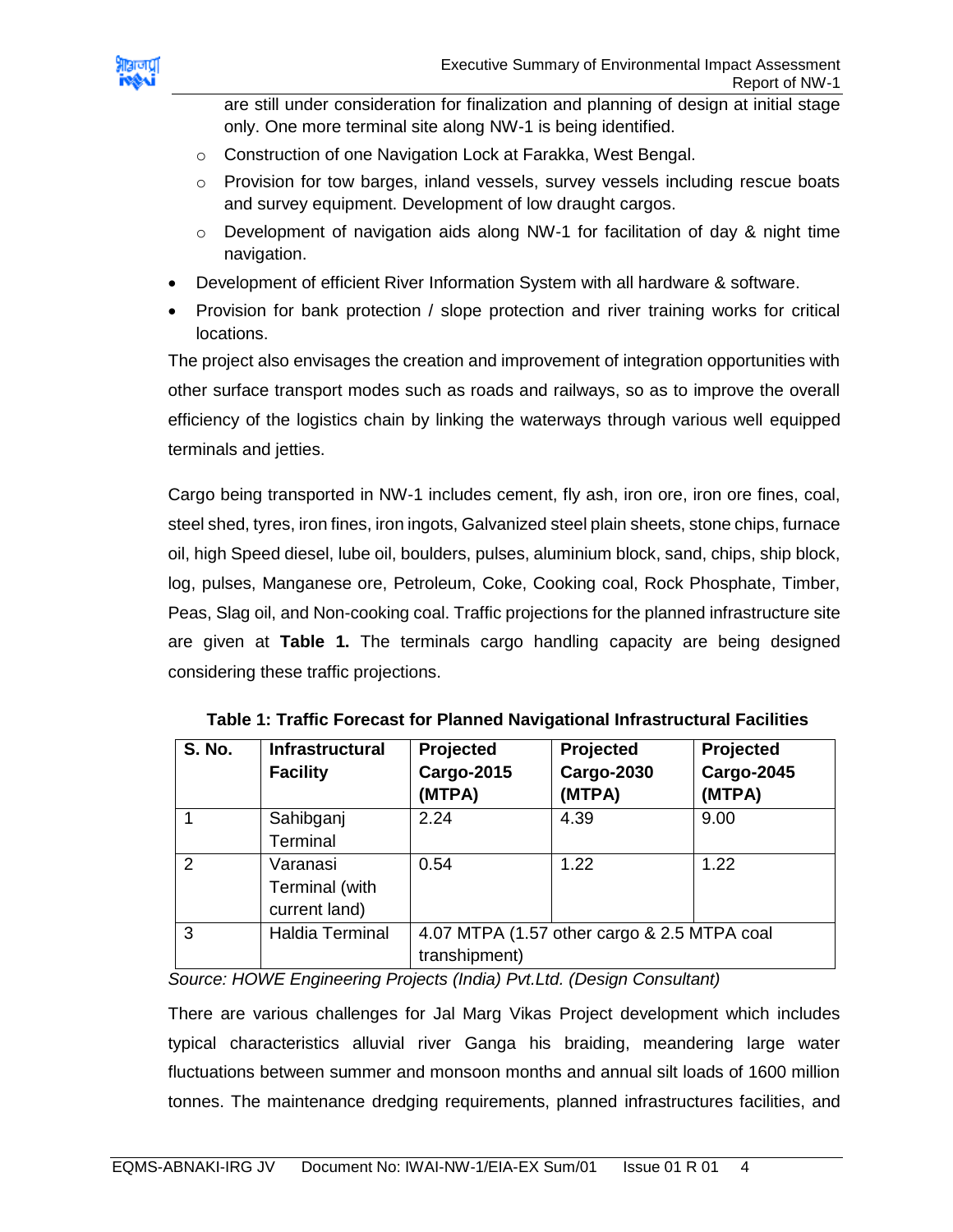

other facilities are planned keeping these challenges and transportation requirements in consideration. The salient features of the Jal Marg Vikas Project with the details of planned and proposed developments are given at **Table 2.**

| <b>Salient Features</b>                   | <b>Capacity/Quantity/Nos.</b>                                                                                                                                                                            |                                               |                                                              |                                               |  |
|-------------------------------------------|----------------------------------------------------------------------------------------------------------------------------------------------------------------------------------------------------------|-----------------------------------------------|--------------------------------------------------------------|-----------------------------------------------|--|
| <b>Facilities Planned</b>                 | 3 terminal sites (Sahibganj, Varanasi & Haldia)<br>$\bullet$<br>1 new Navigation lock- Farakka<br>River bank protection works at planned terminal sites<br>and along Feeder canal                        |                                               |                                                              |                                               |  |
| <b>Facilities under Planning</b><br>Stage | 3 additional terminal sites<br>10 ro-ro jetties<br>Barge repair and maintenance facility<br>$\bullet$<br>River training works<br>River bank protection works at the proposed civil<br>intervention sites |                                               |                                                              |                                               |  |
| Designed capacity of<br><b>Terminals</b>  | Infrastructural<br>Facility<br>Sahibganj<br>Terminal                                                                                                                                                     | Projected<br>Cargo-<br>2015<br>(MTPA)<br>2.24 | Projected<br>Cargo-<br>2030<br>(MTPA)<br>4.39                | Projected<br>Cargo-<br>2045<br>(MTPA)<br>9.00 |  |
|                                           | Varanasi<br>Terminal (with<br>current land)                                                                                                                                                              | 0.54                                          | 1.22                                                         | 1.22                                          |  |
|                                           | <b>Haldia Terminal</b>                                                                                                                                                                                   |                                               | 4.07 MTPA (1.57 other cargo & 2.5<br>MTPA coal transhipment) |                                               |  |
| <b>Navigation Channel</b>                 | Width-45 m<br>LAD - from Haldia to Barh 3 m, from Barh to Ghazipur<br>2.5 m, from Ghazipur to Varanasi 2.2 m.                                                                                            |                                               |                                                              |                                               |  |
| Design Vessel<br>Specifications           | Vessels of maximum length 85 m, beam 14 m, draught 2.5<br>m- and air draught of 9 m will ply in the waterway                                                                                             |                                               |                                                              |                                               |  |
| Size of Vessels                           | 1500-2000 dWT                                                                                                                                                                                            |                                               |                                                              |                                               |  |
| Maintenance Dredging                      | Navigation Channel-10.8 million cum/year                                                                                                                                                                 |                                               |                                                              |                                               |  |
| <b>Type of Dredgers</b>                   | CSD, Agitation dredgers/plough dredgers and back hoe<br>dredgers                                                                                                                                         |                                               |                                                              |                                               |  |
| Dredge disposal                           | Preferably off-shore, onshore only if sediments are found<br>to be contaminated                                                                                                                          |                                               |                                                              |                                               |  |

# **Table 2: Salient Features of Jal Marg Vikas Project**

# **3.1 Project Implementation Schedule, Cost and Implementation Responsibilities**

The project being of large spatial extent, will be developed in phases. The implementation period of 3 years is anticipated for completion of phase 1 components of the Jal Marg Vikas Project (6 terminal sites, maintenance dredging, vessel management system, shore protection works and river training works). Overall cost of the Jal Marg Vikas Project will depend on finalization of various components proposed under the project. However, fund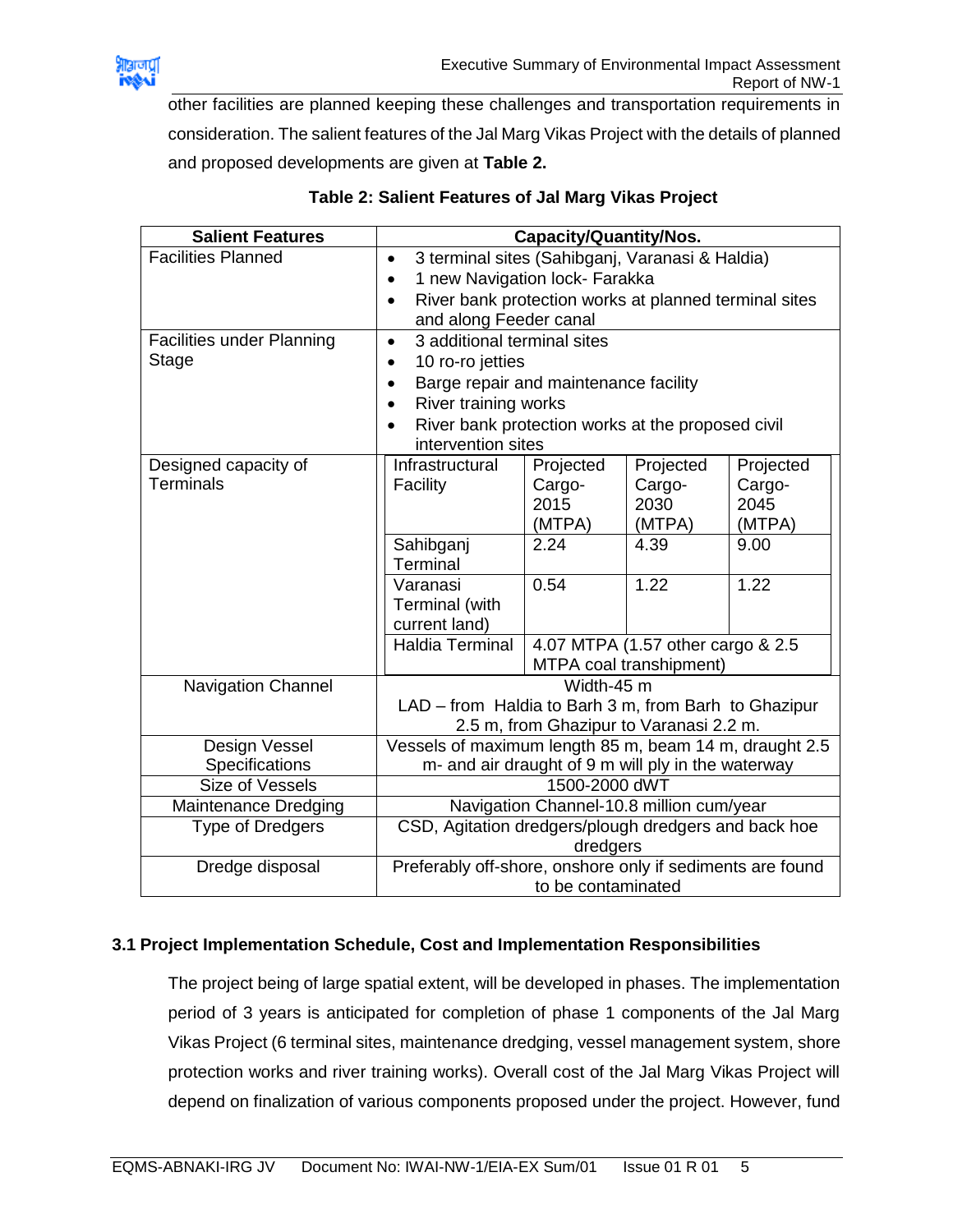

 $\overline{\phantom{a}}$ 

allotted by World Bank to GOI for development of Jal Marg Vikas is about 650 million USD (~4200 Cr). The project director and officer of the rank of vice chairman of IWAI will be in charge of the implementation programme who will be assisted by Project Management Unit and Regional Directors.

#### **4.0 Environmental Impact Assessment Process**

This project is classified as Category 'A' operations under the World Bank environmental screening procedures specified under its operation policy 4.01. The project triggers 7 of the World Bank safeguard policy**<sup>1</sup>** and requires comprehensive environmental assessment. This project does not require any environmental impact assessment as per the existing provisions of Indian Laws. The environmental impact assessment was carried out by a consortium led by EQMS India Pvt. Ltd. Initially a basin level critical environmental resource study was carried out to identify "NOGO" and "Restricted areas". The baseline survey planning was carried out considering the output of this study as well. In addition to assessing the air, water, noise soil quality and biological environment (aquatic and terrestrial ecological aspects), sampling and testing of riverbed sediments at different locations in the entire stretch of NW-1 was also carried out. The baseline survey was carried out between: 15<sup>th</sup>September, 2015 to 28<sup>th</sup>February 2016 for different period and frequency at different locations covering the entire stretch of NW-1, finalised intervention areas, likely intervention areas, likely maintenance dredging areas, existing select RO-RO jetty locations, existing passenger select ferry locations and environmental sensitive areas. Being a liner project, the 500m radius on either side of the bank is considered as core influence zone, 2 Km radius as extended influence area. The terminal site will have influence area beyond 2 km. As per Indian standard practice, influence area is considered as 10 km along the NW-1 stretch and intervention areas for study purposes. The studies were carried out in tandem with preparation of detailed engineering feasibility report. Initially separate environmental impact assessment was carried out for each terminal / lock, maintenance dredging and barge operations. This was followed by carrying out environmental impact assessment for all components in the form of environmental impact assessment report for NW-1. The formal informal consultation was undertaken as part of impact assessment process. The impact assessment covers all three stages of the project viz. design, construction and operation stages. The impacts are identified from all

**<sup>1</sup>** The world bank safeguard policies triggered are environmental assessment (OP/BP 4.01), Natural Habitats (OP/BP 4.04), Forests (OP/BP 4.36), Involuntary resettlement (OP/BP 4.12), Indigenous people (OP/BP 4.10), Physical Cultural Resources (OP/BP 4.11) and Project on International Waterways (OP/BP 7.5)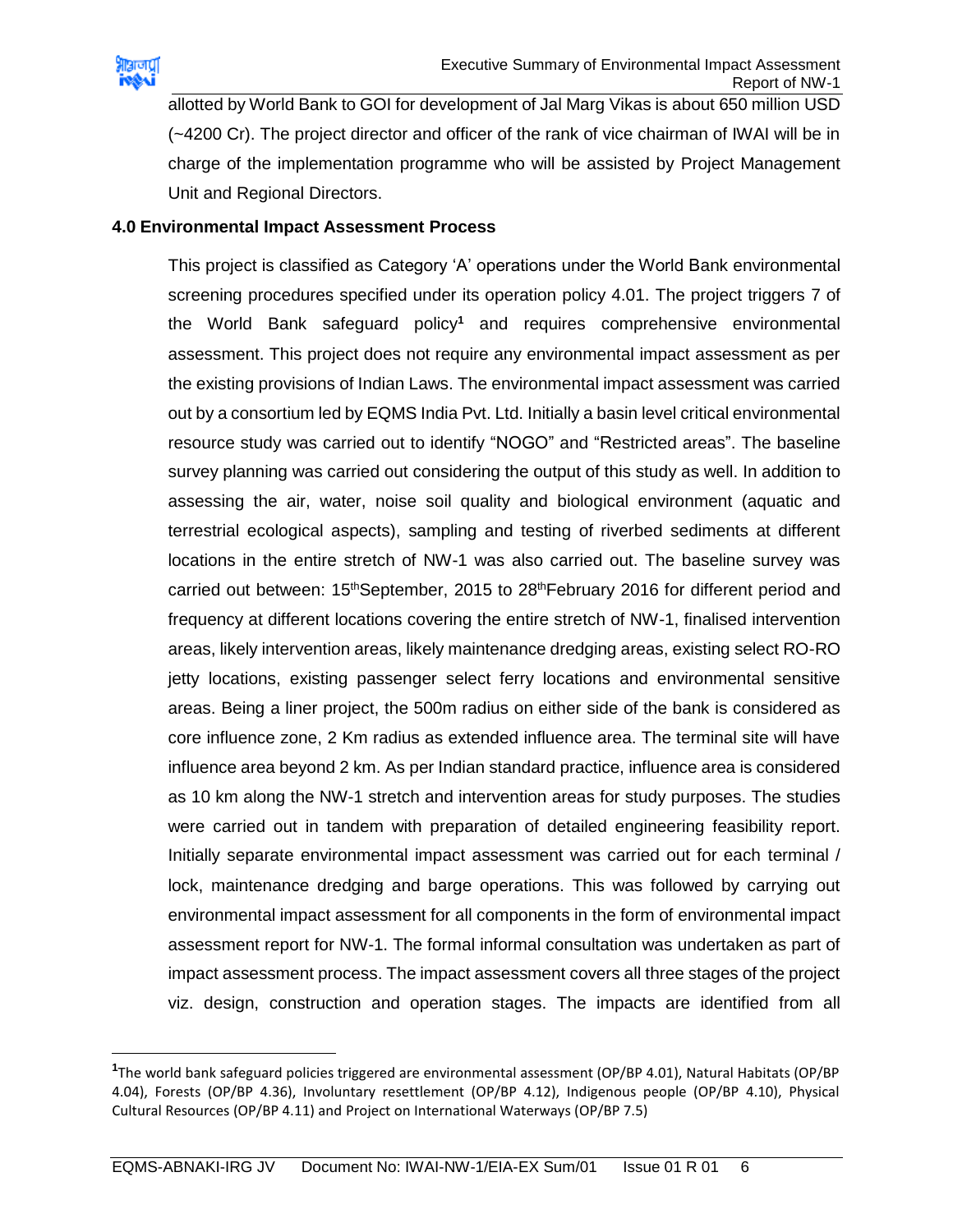

components and activities of the project on physical, biological (terrestrial and aquatic ecology) and socio – economic environment. Environmental management and monitoring programme are suggested to minimize the identified impacts and sustain the benefits. Institutional Mechanism is also proposed for effective implementation of environmental management and monitoring plan.

#### **5.0 Project, Legal and Administrative Framework**

The project has been evaluated for applicability of all National, State Laws, Rules and Regulations. The Acts, rules and guidelines applicable for the project are critically analysed to list out the permits/NOC required to be obtained by IWAI/contractor prior and during the development of the project. Environmental legislations applicable for the project are (i) Environmental Protection Act, 1986 (ii) EIA Notification, 2006 as amended till date (iii) Forest Conservation Act, 1980 (iv) Wildlife Life Protection Act, 1972 (v) CRZ Notification, 2011 (vi) Air (Prevention and Control) of Pollution Act 1981/1987 (vii) Water (Prevention and Control of Pollution) Act, 1974/1988 (viii) Hazardous and Other Wastes (Management &Transboundary Movement) Rules, 2016 (ix) Other waste management & safety rules, regulations and guidelines; Construction and Demolition Waste Management Rules 2016, E-Waste Management Rules, 2016; Plastic Waste Management Rules, 2016; The Battery Management and Handling Rules, 2001;Ancient Monument and Archaeological Site and Remains Act, 1958.

Environmental clearance will be obtained for any project component wherever found applicable. The environmental clearance under minor mineral category of EIA notification 2006 shall be taken by the contractors as applicable before borrowing the earth and for setting up new quarry site. Consent to establish under Air and Water Acts for setting up batching plant, hot mix plant, DG sets, soak pit & septic tank/STP shall be obtained by the contractor before setting up these facilities from State Pollution Control Boards. No diversion of forest land is involved in the project, however; cutting of trees will be carried out for construction of terminals and other interventions and permission will be required from concerned authorities or forests departments as per law of respective states. Waste/used oil is the only hazardous waste likely to be generated during construction and operation stage which shall be managed as per Hazardous & Other Waste Management Rules, 2016. Other waste related regulations shall also be followed depending on nature of waste generation during construction and operation stages as defined above.

Permission under CRZ Notification, 2011 is required for establishing Haldia Terminal from West Bengal Coastal Zone Management Authority. The process for this permission has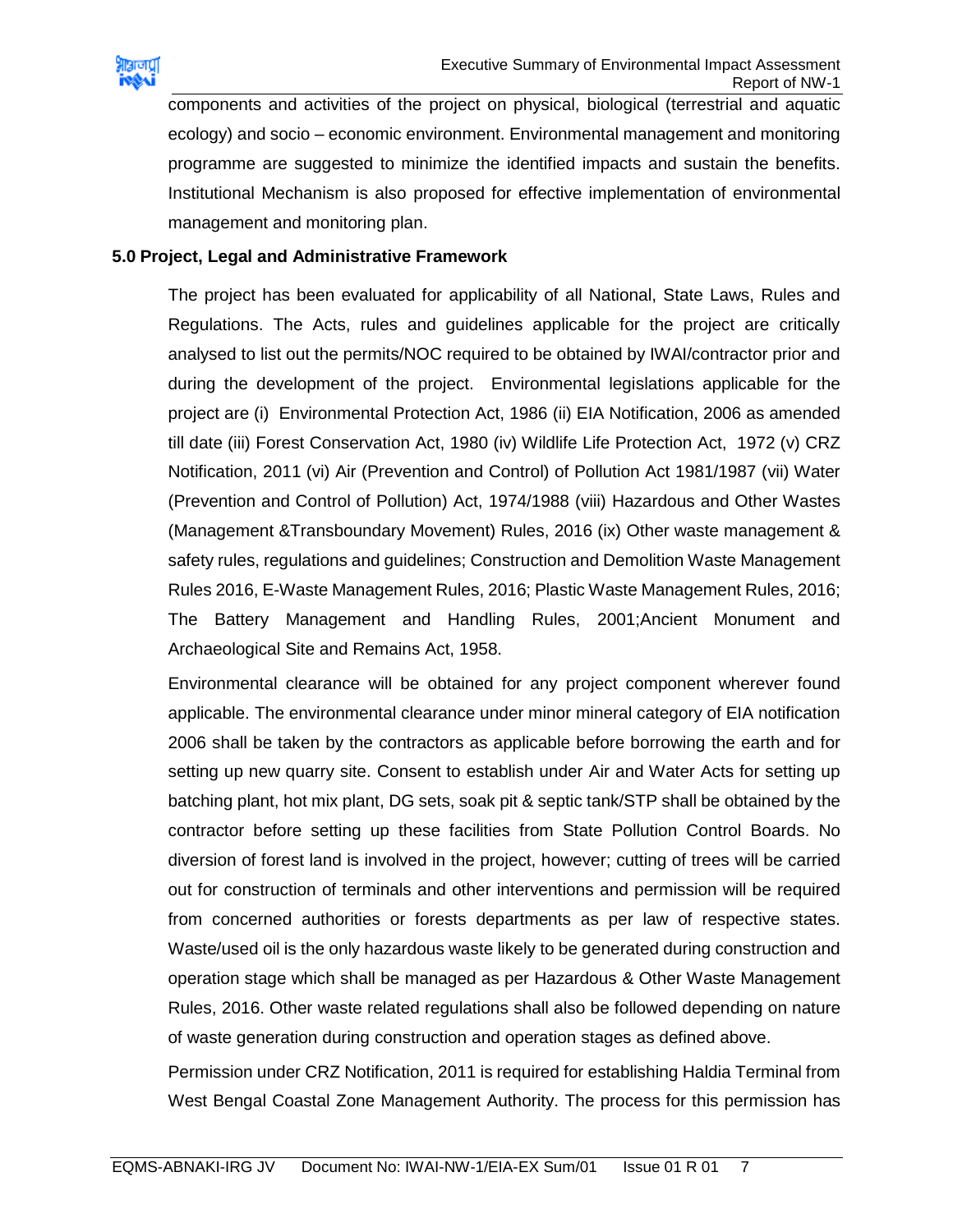

already been initiated. Permission for movement of vessel through Kashi Turtle sanctuary & Vikramshila Gangetic Dolphin Sanctuary located under Wild Life Protection Act, 1972**<sup>2</sup>** . Process has already been initiated for obtaining these permissions. There are nine archaeological sites located within 300m area of river bank on NW-1. No construction activities are proposed closed to these sites. Permissions shall be obtained from archaeological department if any construction is planned in near future within 300 m of these sites.

Additional international conventions/treaties applicable for the project have been analysed. India being signatory of IMO, is obliged to follow the environmental and safety guidelines prescribed under various conventions. Some of the regulation and guidelines applicable to vessels plying in Indian inland waterways as per IWAI includes (i) Prevention of Collision on National Waterways Regulations, 2002 (ii) National Waterways, Safety of Navigation and Shipping Regulations, 2002 (iii) The National Waterway-1 Act, 1982 (iv) New Inland Vessel Act, 2015 & Rules Under IV Act (v) Relevant other International Environmental Convention.

#### **6.0 Key safeguard documents**

A detailed description of project baseline environmental conditions, identified positive and negative environmental impacts, the mitigation measures to eliminate or minimize the adverse impacts and enhance the positive impacts, detailed environmental management plan including institutional responsibilities, implementation schedule, environmental budget, arrangement for monitoring and evaluation and grievance redressal mechanism are provided in the environmental impact assessment report for NW-1 and environmental impact assessment report of Ramnagar (Varanasi terminal), Sahibganj terminal, Farakka Lock, Haldia terminal. The other supplementary documents prepared under this project are i) Basin Level Critical Environmental Resource Assessment report; ii) Rehabilitation action plan for NW-1, iii) Rehabilitation action plan for Sahibganj, iv) EIA Report for maintenance dredging and barge operations

#### **7.0 Public Consultation and Disclosure**

 $\overline{a}$ 

Stakeholder's view and perception was assessed through informal and formal public consultation meetings. The different stakeholders viz. Govt. officials, NGOs, Village Panchayats (Village Administration), people (male, female) were contacted and consulted

**<sup>2</sup>** As per notification, restrictions are imposed for fishing (larvae of Hilsa & during breeding & spawning season) only in Hisla Sanctuary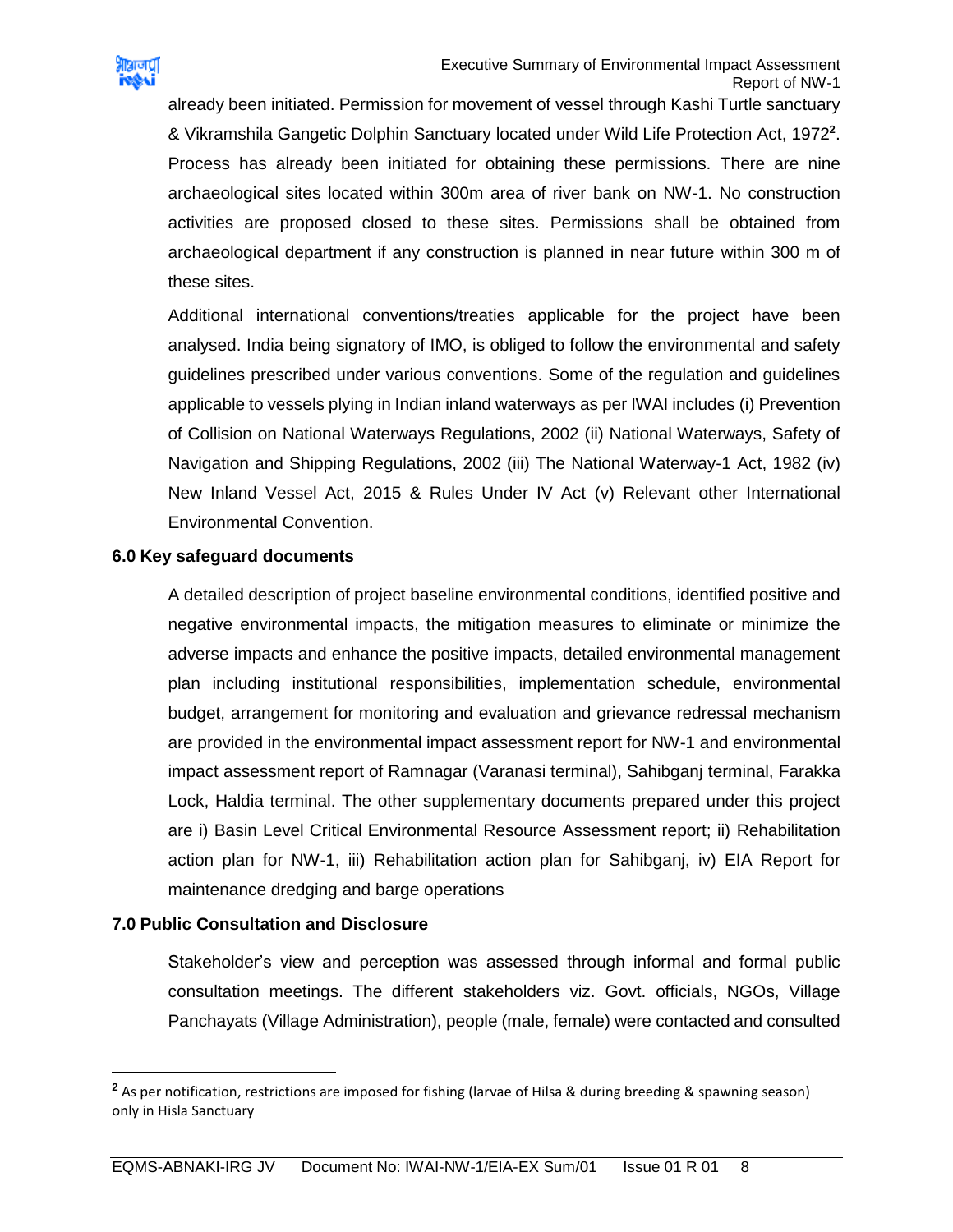

during the course of the study. Stakeholders were informed about the project components and likely environmental impacts before seeking their views. In each consultation all efforts were made to have adequate participation from women as well. Consultations has been carried out for the project in two stages. First stage consultation was undertaken during impact assessment process to identify the concerns of people which were duly addressed through appropriate mitigation measures. Second stage consultation was undertaken after preparation of EIA report so as to assess the adequacy and acceptability of the proposed mitigation measures and management plan. Public consultations ensured involvement of public, NGO, experts in the project's pre-planning stage itself and addressal of their concerns and expectation from the project.

The community members, Government officials and NGO members voiced that the proposed project will contribute in social and economic development of the region. The proposed project shall contribute to increase employment opportunities for the local people during and after project implementation. The communities welcomed the project and all were in favour of the project. However, some of the fishermen and land holders have raised some concerns about the fishing activities/yield and the compensation to be given. Major issues highlighted during consultation were adequate compensation against the land, loss of livelihood, provision of alternate employment, river water pollution, fish yield and disruption of fishing activities. Each of the issues raised by stakeholders were analysed for practical and scientific basis, and evolving appropriate mitigation, management and monitoring plan, depending on its importance and practicality.

An executive summary of EIA report for NW-1 is available for public view in local language (Hindi and Bengali) versions at IWAI website. EIA report for entire Jal Marg Vikas Project and its executive summary is also disclosed at IWAI website and as per provisions of World Bank disclosure policies.

#### **8.0 Alternative Analysis**

Analysis of alternatives is an analytical comparison of the operational effectiveness, costs and environmental and social risks of proposed development options. This helps to analyse the options critically in relation to its impacts on all physical, social and biological environments. For this project, alternative analysis has been made for three considerations, i.e. strategic, planning and technology consideration. The summary of these analysis is presented below:

#### **8.1 Strategic Consideration**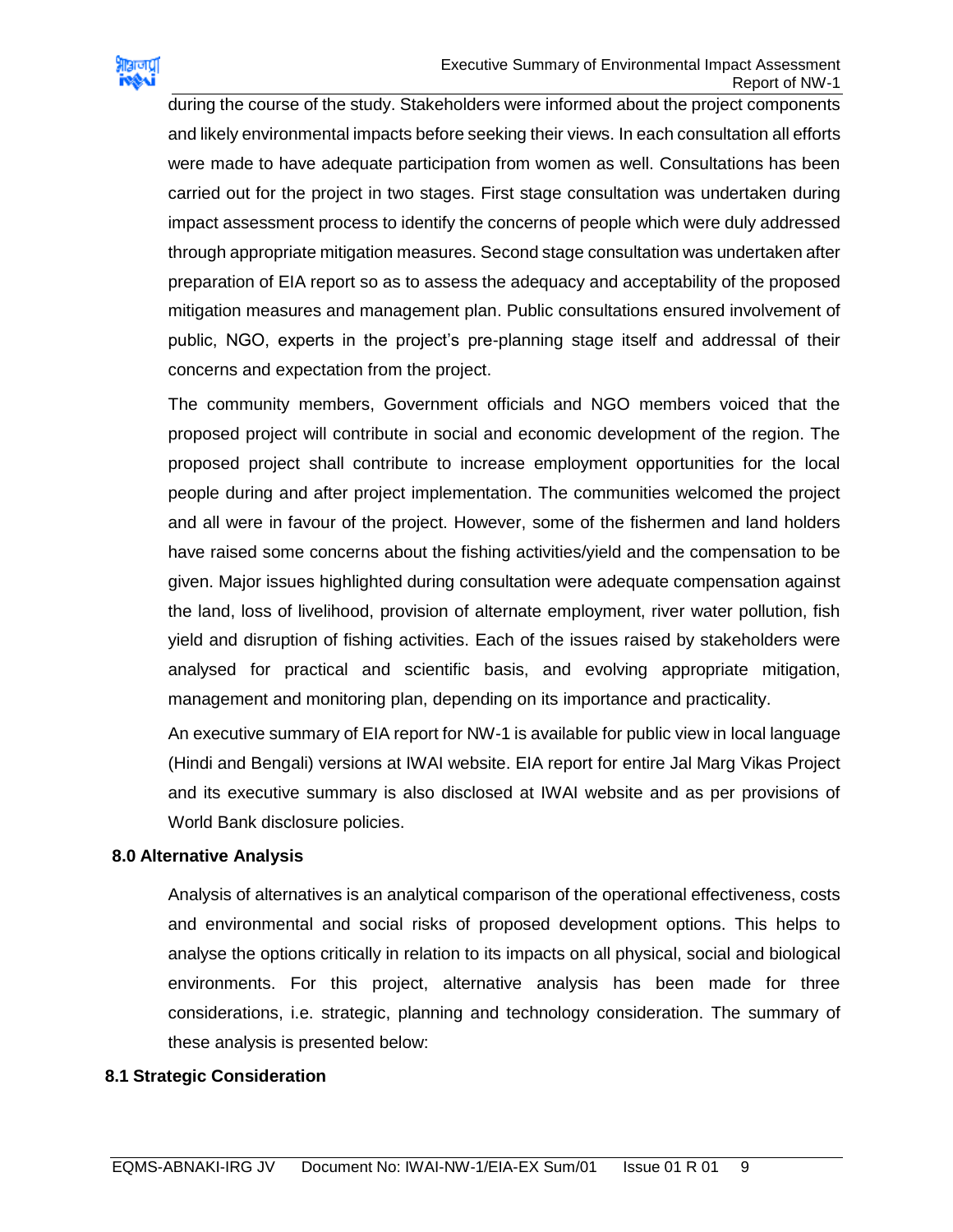

A comparison is made for "With" & "Without" project scenario for the physical, social and biological environments and status of cargo transport scenario. "With Project Scenario" is considered better for all physical, biological, social environmental and cargo transport scenario compared to "Without Project Scenario". With Project Scenario will improve the freight transportation efficiency, reduce the GHG emissions, fuel requirement, air emissions, land acquisition, and tree cutting for maintaining and expanding cargo movement requirement. However, impacts are anticipated more on water and aquatic ecology in "With Project" scenario compared to rail and road for which mitigation and management plans are prepared to minimize the impacts.

#### **8.2 Planning Consideration:**

This involves the consideration of options for location of the proposed interventions, suitability of intervention sites, design of the project layout and dredging extent. Locations are selected for proposed civil interventions (terminals/jetties) on the basis of potential of freight/cargo movement in the area and its connectivity with other modes of transport (Rail and Road). 10 such locations were selected for development of 6 terminals and 1 navigational lock. One of the probable locations at Bhagalpur was ruled out due to presence of Vikramshila Gangetic Dolphin Sanctuary and based on "NO GO" areas identified in Basin Level Critical Resources Assessment study. Two sites at Varanasi and Sahibganj were identified few years back where land acquisition process was either completed or is near completion and thus were not included in the locational alternative analysis. However, acceptability of these sites from environmental aspects were assessed which were found acceptable. The terminal sites at Haldia, proposed to be located on Government Land (Kolkata Port Trust Land) which is already being used for shipping and industrial purposes, were considered acceptable from environmental and social aspects. The location of navigational lock at Farakka is already existing and navigation lock parallel to existing lock is proposed. Remaining seven sites were analysed from environmental, social, design considerations. Based on alternative analysis three terminal sites at Ghazipur, Tribeni (Kalyani), Kalughat near Doraiganj were considered as preferred sites for these interventions. The other three terminal sites at Barh, Kahalgaon & Balia were not considered feasible due to (i) various environmental consideration including proximity to Vikramshila Dolphin sanctuary and Important Bird Areas, (ii) design issues such as unstable river, presence of navigational hazards and high sedimentation rate (iii) social issues concerning acquisition of land and (iv) connectivity.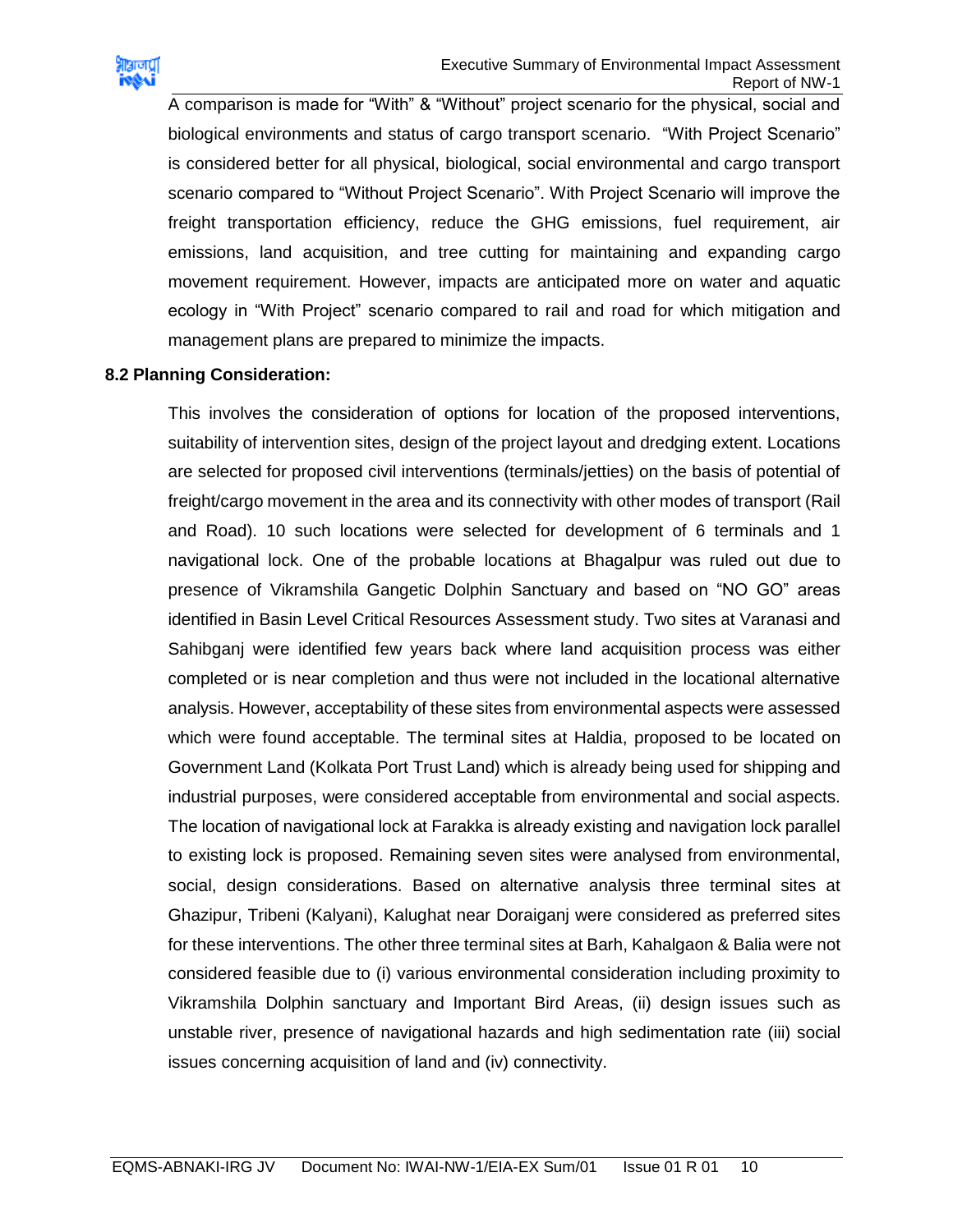

Further alternative analysis was carried out for probable two sites at each of the above identified three terminal locations and Farakka lock, based on environmental, social and design consideration. As per this analysis, the preferred sites for these intervention locations were considered for design and environmental impact assessment.

At the time of impact assessment terminal designs were ready for Varanasi, Sahibganj, and Haldia terminals only. Considering technical feasibility, multiple layout options were available only for Sahibganj terminal& Farakka lock. These layout options were analysed for identification of most suitable design options. In case of Sahibganj terminal, Alternative 1 involves construction of U shaped jetty (25 m), aligned parallel to the River bank and connected to bank by approach trestle of 50 m and alternative 2 involves construction of jetty at the river bank aligned parallel to it. Both the alternatives were compared on multiple criteria, i.e. operational considerations, navigational aspects, ease of construction & maintenance, flexibility of expansion, construction cost and environmental considerations. Both the alternative layouts have certain advantages as well as disadvantages. It could be observed that in terms of available required depth round the year without need of dredging and marginal cost difference between two alternatives and environmental consideration Alternative-I is found preferred alternative for development of IWT Terminal at Sahibganj. In case of Farakka lock, alternative 1 involves construction of lock parallel to the existing lock and in alternative 2, lock will be constructed D/S of the existing lock. Considering the design, requirement of land, length of embankment, availability of depth, dredging requirement etc. It is found that the alternative 1 is better than alternative 2.

To maintain the river navigability, maintenance dredging is required to be planned so as to maintain the length and width of the channel and maintain LAD near the berths/jetty. IWAI proposed either maintaining 3m LAD throughout the NW-1 stretch or maintained different LAD in different stretches (from Haldia to Barh 3 m, from Barh to Ghazipur 2.5 m, from Ghazipur to Varanasi 2.2 m.). Width of 45 m will be maintained throughout the navigation channel. Alternative analysis was carried out for both these options considering environmental (dredge quality, impact on aquatic ecology and water quality), social (cultural and aesthetic value, employment and socio-economic consideration) and technical feasibility (dredge quantity, navigation feasibility, economic aspects, dredgers and other infrastructure requirements). As per analysis option of maintaining different LAD at different stretch was found most preferred option.

#### **8.3 Technological Consideration:**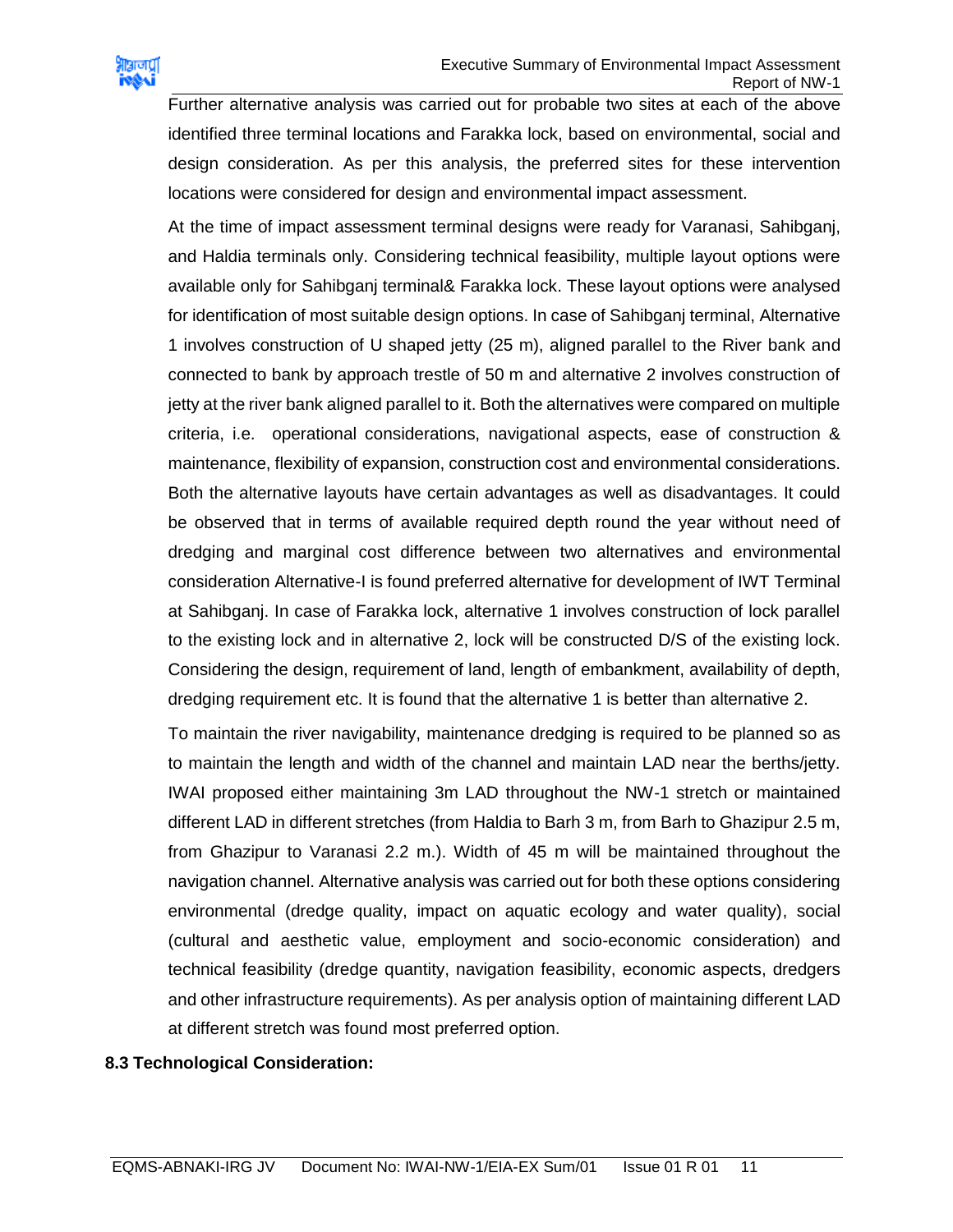

The technological aspects were analysed in terms of dredging technology. Five type of dredgers namely cutter suction dredgers (CSD), hopper dredgers, grab/bucket dredgers and back-hoe dredgers were analysed. These were analysed based on safety, accuracy, turbidity, spills and noise criteria as well as operational feasibility. The CSD was considered as most preferred option due to least associated environmental Impact and operational feasibility. As per experience of KoPT and IWT CSD has proved to be the best option and is considered for maintenance dredging planning and environmental impact assessment.

#### **9.0 Salient Environmental Features of NW-1**

The salient features of environmental resources within influence area (10 Km) of NW-1, are presented at **Table 3**. Topography of the whole of NW-1 (Allahabad to Haldia) falls within a relatively flat terrain of the Indo-Gangetic plain. The elevation within the influence area of the NW-1 stretch, ranges between 1 m amsl (meter above sea level) and 321 m amsl. Highest elevation levels were observed at Sahibganj area (Jharkhand) due to presence of small hillocks. Land use within influence area of the NW-1 is majorly dominated by agricultural land. About 78.9 % of the land is under cultivation; about 7.18% land is under settlement, 7.21% of the land is under water bodies, about 3.59% land is under vegetation, 2.82% land is under dry river bed and rest of the land falls under other uses.

| S.  | <b>Environmental</b>                                                         | <b>Within</b><br>500<br>m                                                                                                                                             | <b>Within</b><br>$\mathbf{2}$<br><b>km</b> | Within<br>10<br>km                                                        |
|-----|------------------------------------------------------------------------------|-----------------------------------------------------------------------------------------------------------------------------------------------------------------------|--------------------------------------------|---------------------------------------------------------------------------|
| No. | <b>Features</b>                                                              | <b>influence</b><br>area                                                                                                                                              | <b>Influence</b><br>area                   | influence<br>area                                                         |
|     |                                                                              | around NW-1                                                                                                                                                           | around NW-1                                | around NW-1                                                               |
| 1   | <b>Ecological Environment</b>                                                |                                                                                                                                                                       |                                            |                                                                           |
| A   | Presence of National<br>Park/Biosphere<br>Tiger<br>Reserves,<br>reserve etc. | None                                                                                                                                                                  | None                                       | None                                                                      |
|     | Presence of Wildlife<br>Sanctuary                                            | Yes<br>Kashi Turtle Sanctuary<br>at Varanasi<br><b>Dolphin</b><br>Vikramshila<br>Sanctuary Kahalgaon<br>to Sultanganj<br>Hilsa<br>Sanctuary<br>stretch in west Bengal | None                                       | Yes<br>Udhwa lake sanctuary<br>in Jharkhand (about 9<br>km away from NW-1 |
| B   | Reserved /Protected<br>Forests                                               | None                                                                                                                                                                  | None                                       | <b>Yes</b><br>(Bethuadahari<br>RF, Bahadurpur RF &                        |

| Table 3: Salient Environmental Features along NW-1 Alignment |  |  |
|--------------------------------------------------------------|--|--|
|--------------------------------------------------------------|--|--|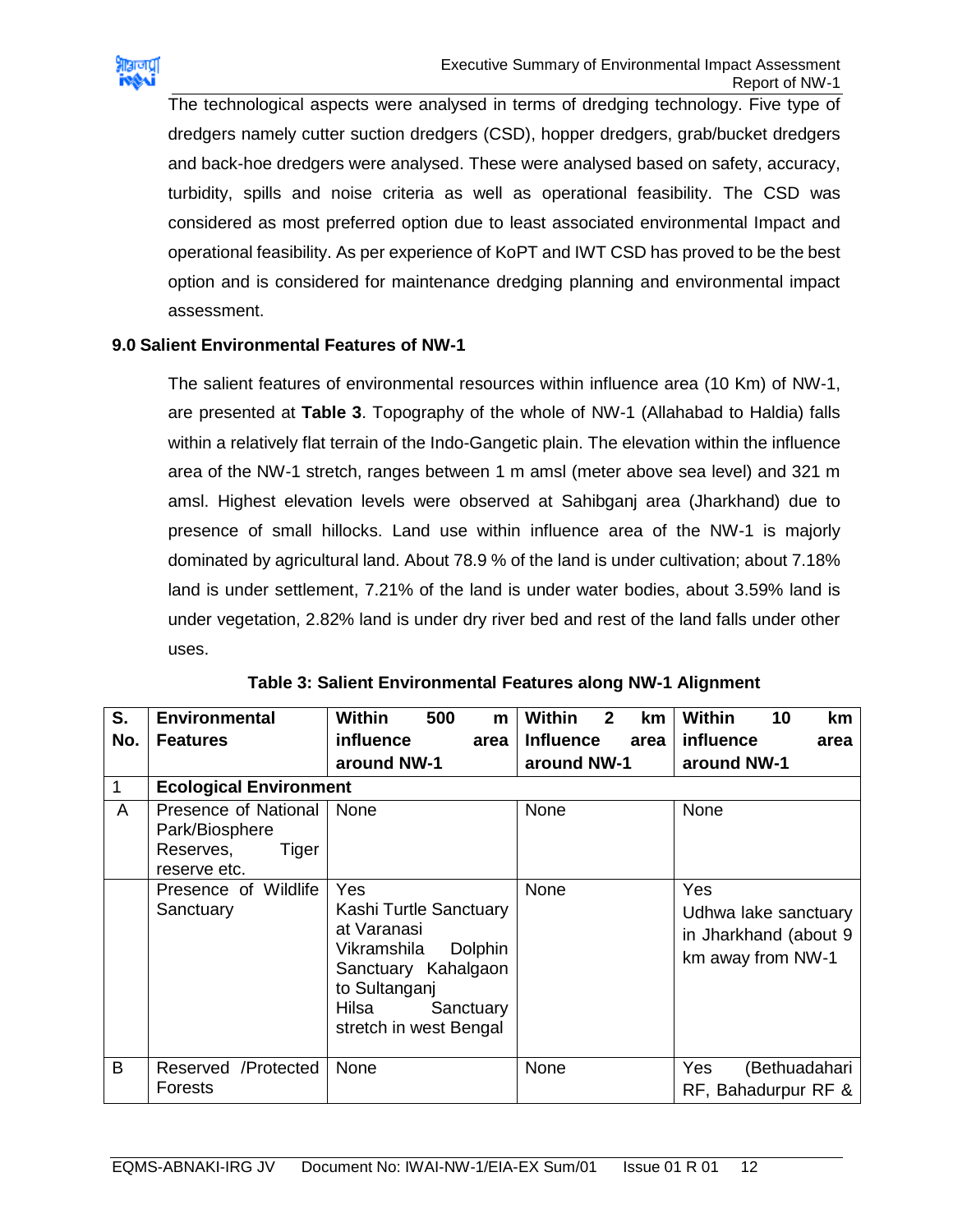

|           |                                                          |                                                                                                                                                                                                                                                                                                                                                                                                                                                     |                                                                                                                                                  | <b>RF</b><br>Rajmahal<br>near<br>Hills)                              |
|-----------|----------------------------------------------------------|-----------------------------------------------------------------------------------------------------------------------------------------------------------------------------------------------------------------------------------------------------------------------------------------------------------------------------------------------------------------------------------------------------------------------------------------------------|--------------------------------------------------------------------------------------------------------------------------------------------------|----------------------------------------------------------------------|
| C         | Wetland of state and<br>national interest                | None                                                                                                                                                                                                                                                                                                                                                                                                                                                | None                                                                                                                                             | (Udhwa<br>Yes<br><b>Bird</b><br>sanctuary)                           |
| D         | Migratory route for<br>wild<br>terrestrial<br>animals    | None                                                                                                                                                                                                                                                                                                                                                                                                                                                | None                                                                                                                                             | None                                                                 |
| E         | of<br>Presence<br><b>Schedule-I Terrestrial</b><br>Fauna | None                                                                                                                                                                                                                                                                                                                                                                                                                                                | Yes<br>birds<br>Migratory<br>Farakka<br>near<br><b>Barrage</b><br>and<br>surrounding                                                             | Yes<br>Migratory<br>birds<br>at<br>important birds' areas            |
| F         | of<br>Presence<br>Aquatic<br>Schedule-I<br>Fauna         | Yes<br>Dolphin, and Turtle                                                                                                                                                                                                                                                                                                                                                                                                                          | None                                                                                                                                             | None                                                                 |
| G         | Important Bird Area                                      | Vikramshila sanctuary<br>area                                                                                                                                                                                                                                                                                                                                                                                                                       | Yes<br>Danapur<br>Cantonment area<br>Mokamatal<br>Kurseala<br>river<br>course and Diyara<br>flood plain.<br>Farakka Barrage<br>and surround area | Yes<br>Udhwa lake sanctuary                                          |
| H         | Seismicity                                               | zone) as per Seismic Zonal Map of India                                                                                                                                                                                                                                                                                                                                                                                                             |                                                                                                                                                  | NW-1 falls in Zone-III (moderate risk) and zone IV (high damage risk |
| <b>B.</b> | <b>Social Environment</b>                                |                                                                                                                                                                                                                                                                                                                                                                                                                                                     |                                                                                                                                                  |                                                                      |
| T         | <b>Physical Setting</b>                                  | Rural, Industrial and Urban                                                                                                                                                                                                                                                                                                                                                                                                                         |                                                                                                                                                  |                                                                      |
| J         | Densely<br>populated<br>area                             | Allahabad, Sirsa, Mirzapur, Chunar, Varanasi, Zamania, Ghazipur,<br>Gahmar, Buxar, Ballia, Chappra, Patna, Barh, Bihat, Munger,<br>Bhgalpur, Kahalgaon, Sahibganj, Farakka, Berhampore, Katwa,<br>Kalna, Kolkata and Haldia are densely populated areas.                                                                                                                                                                                            |                                                                                                                                                  |                                                                      |
| K         | Physical<br>Sensitive<br>Receptors                       | Yes<br>Ghats at Varanasi, Patna, Temples, Schools, College and Hospital.<br>Details are provided at section 4.7                                                                                                                                                                                                                                                                                                                                     |                                                                                                                                                  |                                                                      |
| L         | Archaeological<br><b>Monuments</b>                       | Yes<br>There are 9 archaeological sites located within 300 m area of the NW-<br>1 and these are Kardmeshwar Mahadeva Mandir, Ramnagar fort,<br>excavation<br>Varanasi,<br>Manmahal<br>archaeological<br>site,<br>and<br>observatory, St. John's Church, Temple of Gour Chandra and<br>Krishnachandra at Chatra (Gaur Chandra Ghat), Hazardwari Palace,<br>Singhi Dalan and Jami Masjid Details provided in section 4.7,<br>Chapter-4 of EIA report. |                                                                                                                                                  |                                                                      |

# **10.0 Anticipated Environmental Impacts and Mitigation Measures**

Environmental impacts have been assessed considering present environmental setting of the project area, nature, and extent of the proposed activities. Suitable qualitative and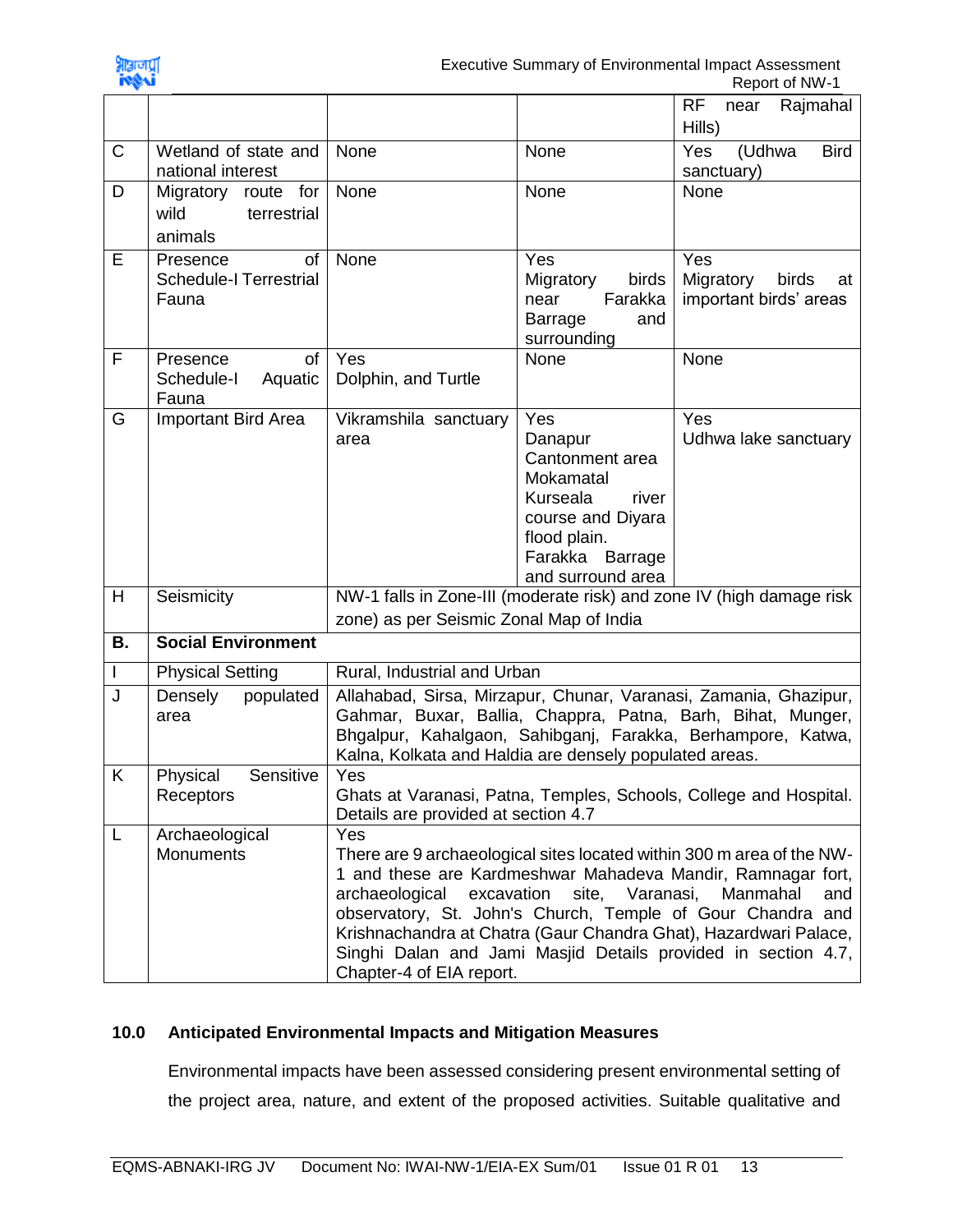

quantitative approach was followed for identification of likely impact on each value components of environment for design construction and operation stage. The impacts were analysed under three broad categories namely (i) Impacts due to dredging operations (ii) Impacts due to barge operations (iii) Impacts due to civil interventions. Additionally, impact was analysed for climate change and riparian issues. Impacts due to land acquisition are covered under separate Social impact assessment and Rehabilitation Action Plan report and not included under this summary.

Maintenance dredging & dredge disposal will be carried out during the operational phase of the project to maintain continued navigability throughout the year from Haldia to Varanasi in NW-1. Dredging of 10.8 million cubic meter will be undertaken, LAD – from Haldia to Barh 3 m, from Barh to Ghazipur 2.5 m, from Ghazipur to Varanasi 2.2 m. will be maintained. Impacts of the dredging are analysed for Physical Environment: on water quality and land, Ecological Environment: on aquatic ecology and avi-fauna (6 Important bird areas, VGDS, Kashi turtle sanctuary & Hilsa sanctuary), and Socio-Economic Environment: cultural (Ghats at Patna & Varanasi), archaeological (9 nos.) and livelihood of fishing community

IWT mode though is safest and most environmental friendly mode of transportation, may have impact valued environmental components. Barge movement may impact the water quality, river bank & bank structures, air quality, noise level, aquatic ecology, health & safety, livelihood of fishermen and socio-cultural aspects.

The civil interventions will have largely construction and operation related impacts. Impacts are summarised based on the impact assessment carried out for Varanasi, Sahibganj and Haldia terminals and Farakka navigational lock. The impacts identified for these four sites are likely to be the similar for other interventions sites barring few site specific issues related to tree cutting, land acquisition, muck disposal and construction material sourcing.

The impacts are summarised below for valued environmental components in two groups i) impacts due to dredging and barge operations and ii) impacts due to civil interventions. The baseline conditions are summarised under first group itself. The impacts on climate change and riparian issues are summarised following these two groups impacts.

# **10.1 Impacts due to maintenance dredging and barge operations**

# **10.1.1 Impact on land and water quality**

# **A. Baseline conditions**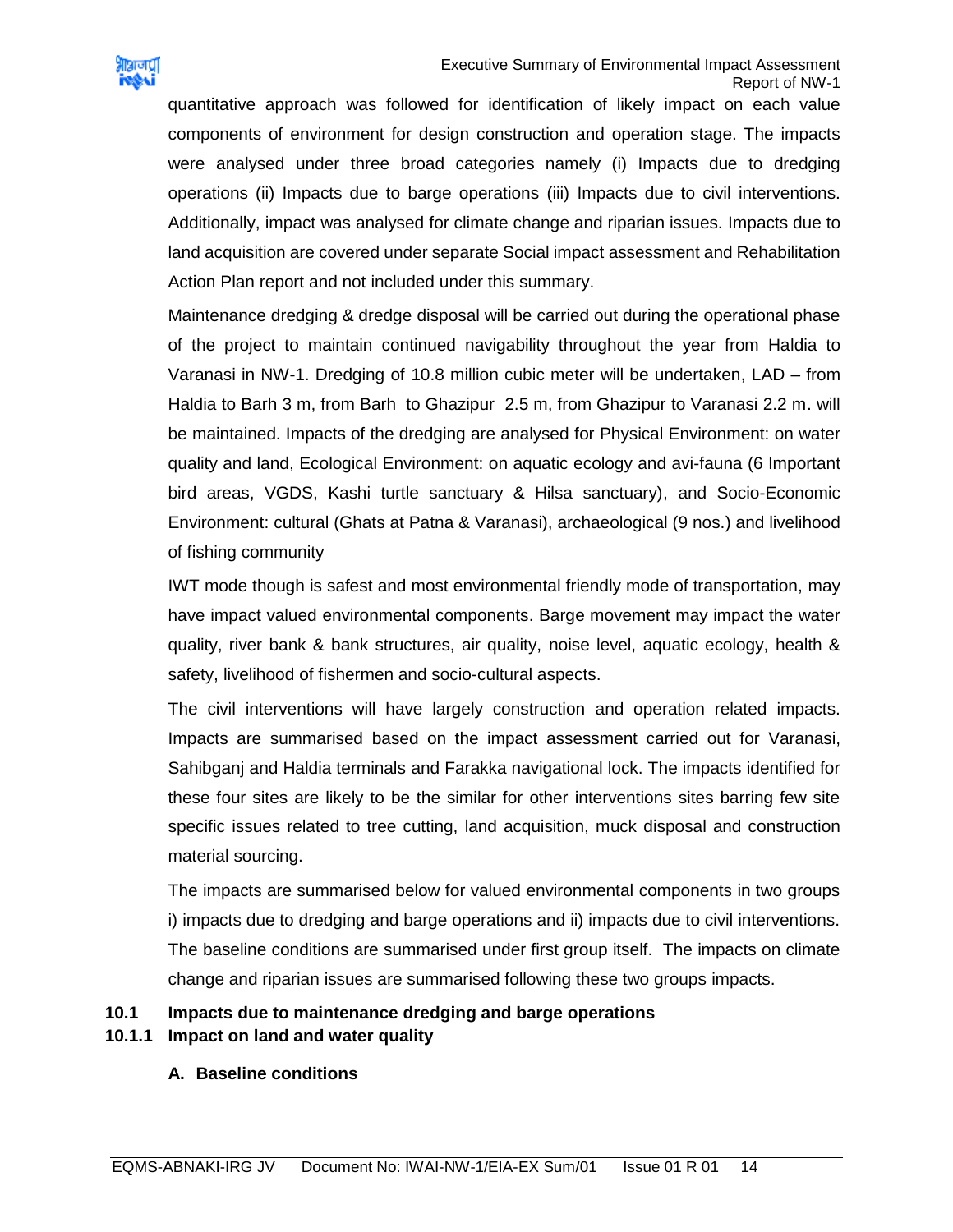

**Soil and River Bed Sediment Quality:** Soil quality monitoring is carried out along NW-1 and within the critical impact zones considered for planned civil interventions as per CPCB guidelines. Soil type is study area is dominated by alluvial soil. Soil texture varies from sandy clay to clayey loam type and soils are marginally acidic to slightly alkaline with pH ranging from 6.62-7.86. Electrical Conductivity ranges between 135.4 & 360.5 µmhos/cm. Soils in the study area are moderately fertile.

The concentration of heavy metal & pesticides in river bed sediments was found low in concentration at each sampling location and are within acceptable limit for off-shore disposal as per "Criteria for Off-Shore Dumping of Dredged Material", USA except for cadmium which is slightly above the prescribed limit in UP stretch. Cadmium levels can be high due to industrial effluent discharge in this section.

**Ground and Surface Water Quality:** Ground water quality monitoring is carried out along NW-1 and within the critical impact zones considered for planned civil interventions as per CPCB guidelines. TDS, Total Hardness and chloride values at Haldia and Sahibganj, Howrah and Kolkata are slightly above the desirable limit but are within the permissible limits specified of IS: 10500. Fe and Zn were detected in water samples but in lower concentration. Arsenic was detected in samples collected from Bhagalpur and Munger but in lower concentration.

River water quality monitoring is carried out along NW-1 and u/s & d/s of planned civil interventions as per CPCB guidelines. River water qualities meets BDU Class 'D' Criteria of CPCB barring few parameters pH & DO which meets class 'A' criteria, i.e. for propagation of Wild life and fisheries

#### B. **Impact on water quality & land due to dredging operations:**

**Impacts:** Impact of dredging on water quality are increase in turbidity; reduced light transmittance; reduced DO; changes in salinity, temperature, pH & concentration of nutrients and release of heavy metals/chemicals. As per a study, DO level comes down suddenly by 2 to 2.5 mg/l for maximum of 2 minutes only at the dredge plume arrival point which is regained within 3-4 minutes as plume passes. As per baseline study, river bed sediments are non-toxic except in Allahabad to Buxar stretch where Cadmium level is found marginally higher compared to US standard for off-shore sediment disposal. However, this higher level is unlikely to have toxic effect on aquatic life considering the sensitivity level to cadmium exposure (short terms at  $LC_{50}$  level) to aquatic life as per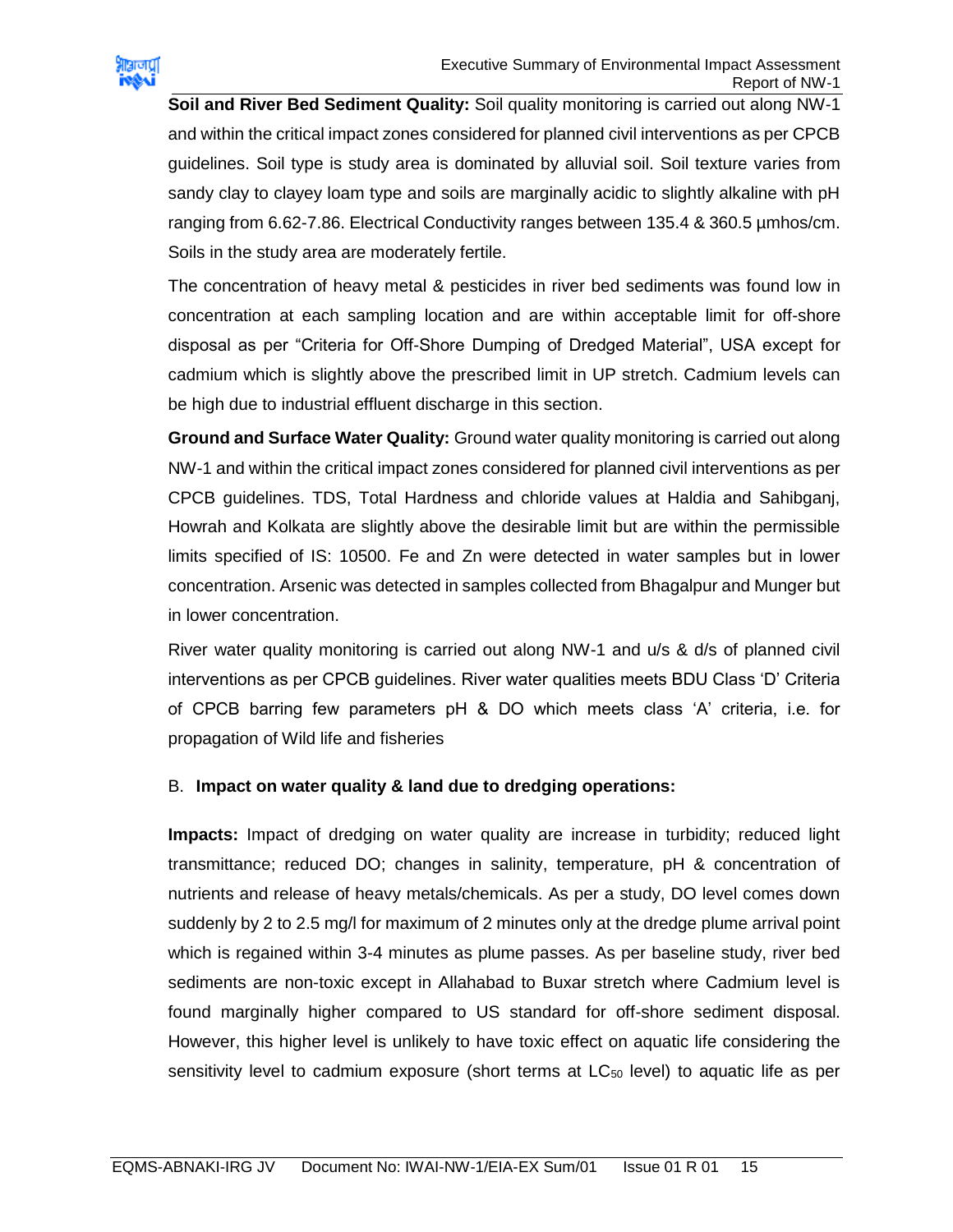

 $\overline{\phantom{a}}$ 

Canadian Guidelines<sup>3</sup>. Pesticides are present in traces but much below the safe limit for off-shore disposal. Turbidity of water also increases substantially close to dredging point but it reduces with distance and almost get normalise at a distance of 700 m from dredging point. Coarser sediments settle much faster and at shorter distance. Presence of iron in sediments enhances settling of fine sediments as it acts as coagulant. Land disposal of sediments is anticipated only when sediments are contaminated and in case of Haldia terminal dredging. When the dredged material is disposed on land in form of slurry, excess water drains back to the water body which can affect the water quality.

**Key Mitigation Measures:** Key mitigation involves reduction in dredging quantity by studying thalweg profiles, bandalling and usage of low draught vessels. Sediment loss can be minimized by wise selection of dredger depending on strata and depth and CSD are proposed accordingly. Selection of size of cutter head and other technical specifications can further be reducing dredged sediment loss.

#### C. **Impact on water quality due to barge operations:**

**Impacts:** Vessels generate garbage, oily waste, sewage, bilge water & ballast water which can affect the water quality of the river. Usage of antifouling paints may also impact the water quality as the paints may contains toxins. Settling of the dust of the material transported on river surface again can impact the river water quality. Ship accidents/collision may lead to spillage of the commodities transported including oil which may impact the water quality of the river.

**Key Mitigation Measures:** Management of wastewater, oily waste, bilge water, noxious waste (if any), air emissions & garbage from vessels as per MARPOL can prevent the water quality pollution. All maintenance & repair works shall be carried out at designated locations only. Only toxin free paints should be used for anti-fouling purpose. Experienced crew should be hired to minimize the accident occurrence. Information of available LAD in form of electronic charts shall be made available to navigators and intimation of navigational hazards in form of cautionary signage shall be displayed at required locations to minimize the accidents and spillage of material in river. Oil carrying ships (>5000 dwT) shall be double hulled as prevention against oil spills.

#### **D. Impact on river bank & river bank structures due to barge operations**:

**<sup>3</sup>**As per Canadian Environmental Quality Guidelines, Canadian Council of Ministers of the Environment, 2014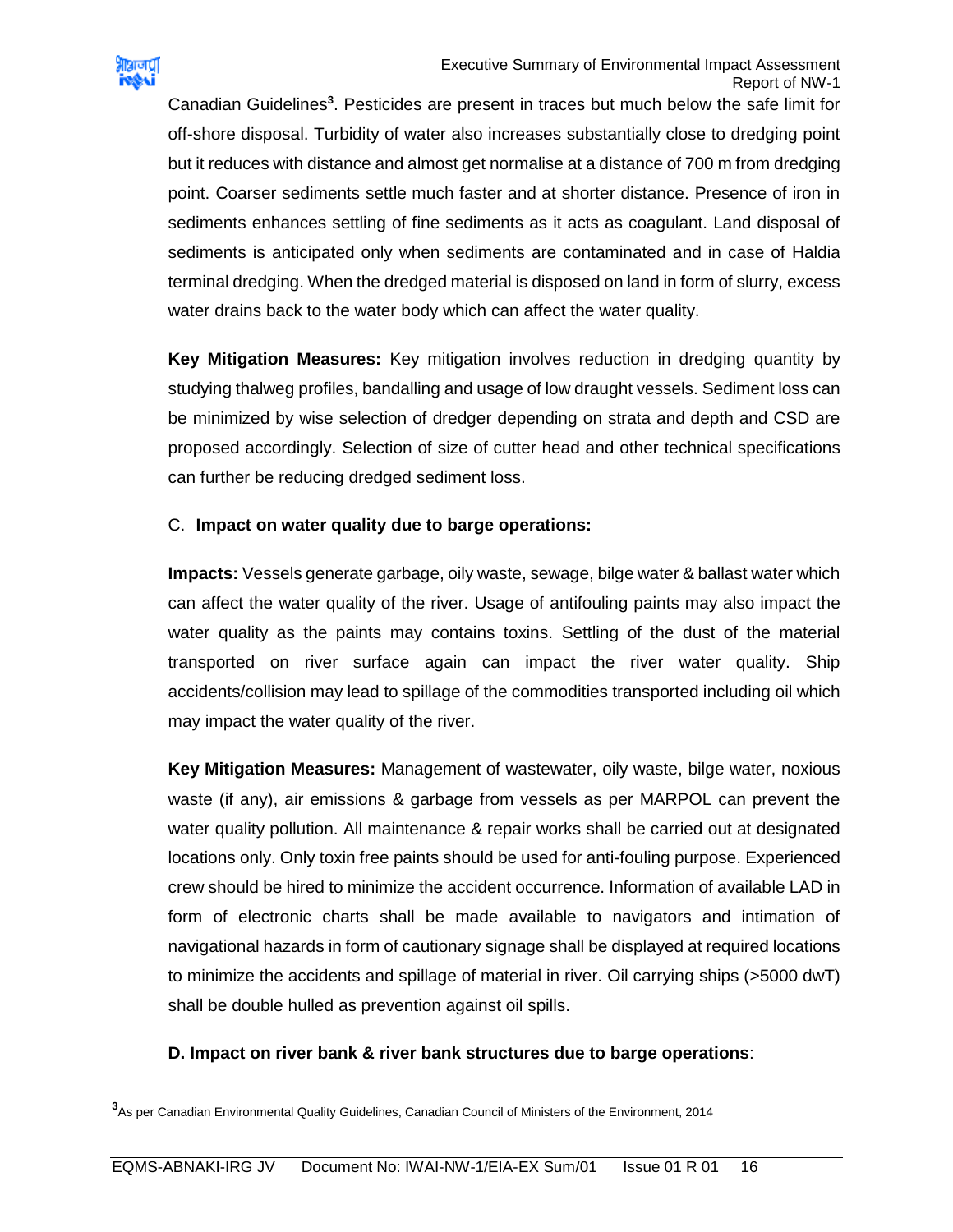

**Impacts:** Wave generated due to vessel movement may lead to bank erosion. Impacts are anticipated to be minimal except at Feeder canal which is narrow and have erodible banks.

**Key Mitigation Measures:** Restricting speed of vessels in narrow stretches & along sharp bends may minimize the erosion. Bank protection and bend straightening works can protect banks from erosion.

#### **10.1.2 Impact on Air Quality and Noise Level**

#### **A. Baseline conditions**

**Meteorology:** The predominant wind direction in all IMD stations located along NW-1 is from North and Northwest direction in winters and South and Southeast direction during rest of the season. The wind speed in the area ranges between 1.9 kmph (Patna) and 8.7 kmph (Kolkata). December and January constitutes winter months with daily mean minimum temperature of around 9.1°C at Patna and daily mean maximum temperature of around 26.9 $\degree$ C at Kolkata. April and May are the hottest months with daily mean minimum temperature of 24 $\degree$ C at Malda and daily mean maximum temperature of 40.4 $\degree$ C at Varanasi. Relative humidity ranges between 25 & 84%. The annual rainfall in the project area ranges between 1000.3 mm (Varanasi) and 1728.5 mm (Kolkata).

Air Quality: Ambient air quality monitoring (PM<sub>2.5</sub>, PM<sub>10</sub>, SO<sub>2</sub>, NO<sub>2</sub> and CO) was carried out along NW-1 and within the critical impact zones considered for planned civil interventions as per CPCB guidelines. PM<sub>10</sub> level varies from 39 to 145  $\mu$ g/m<sup>3</sup>. PM<sub>10</sub> levels are within 100 µg/m<sup>3</sup> at all the locations except Varanasi (near bridge), Patna and Howrah.  $PM_{2.5}$  levels ranges from 16 to 58 $\mu$ g/m<sup>3</sup> and are within the CPCB limit of 60  $\mu$ g/m<sup>3</sup>. Level of SO<sub>2</sub>& NOx ranges from 4.4 to 35.6µg/m<sup>3</sup> and 9.0 to 48µg/m<sup>3</sup> respectively and are within the prescribed limits of NAAQs, 2009. CO is detected at Haldia, Howrah, Patna and Varanasi only. The 8hrs CO level at these locations ranges from 0.18 to 1.2 mg/m<sup>3</sup> and are within limits of NAAQs, 2009.

**Noise Quality:** Noise level monitoring is carried out along NW-1 and within the critical impact zones considered for planned civil interventions as per CPCB guidelines. Ambient noise levels at all monitored locations are found within the prescribed Standards of CPCB as per land use except at Kashi turtle sanctuary because of anthropogenic activities like worship, bathing etc.

#### B. **Impact on Air Quality due to dredging and Barge movement**: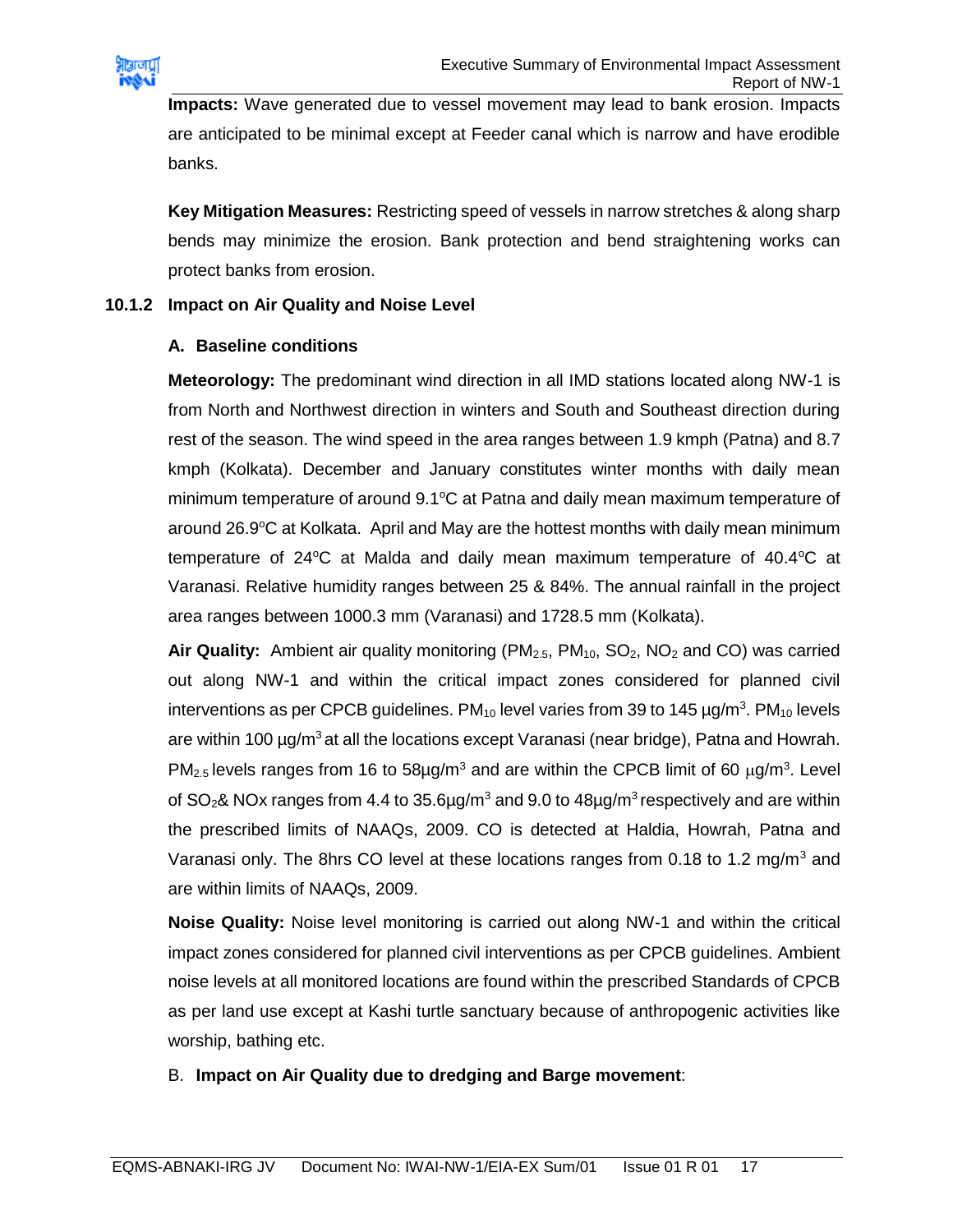

 $\overline{a}$ 

**Impacts:** Barges also generate the emissions but generation of emissions by barges is far less as compared to road and rail for transportation of same quantity of cargo for same distance. Thus impacts on air quality are anticipated to be positive. As per analysis there is reduction in emission generation of all the pollutants. Comparative analysis of emissions due to three different modes is given below in **Table 4** below

| <b>Mode</b><br>οf                        |            |            | <b>Emission Load(Tonne/day)</b> |           |      |  |  |  |
|------------------------------------------|------------|------------|---------------------------------|-----------|------|--|--|--|
| Transportation                           | <b>NOx</b> | <b>SO2</b> | CO                              | <b>PM</b> | HC   |  |  |  |
| Railway<br>(Diesel  <br>Engines)         | 7.78       | 3.50       | 2.91                            | 1.36      | 1.36 |  |  |  |
| Road                                     | 27.38      | 3.59       | 10.79                           | 4.40      | 7.59 |  |  |  |
| <b>IWT</b><br>(For<br>inland<br>vessels) | 6.39       | 0.98       | 2.70                            | 0.49      | 1.23 |  |  |  |

**Table 4: Comparative Analysis for Air Pollutants by Different Modes**

Source: Analysis done using emission factors**<sup>4</sup>**

**Key Mitigation Measures:** Material generating dust shall be transported in covered conditions. Regular maintenance of vessels engine and propellers may significantly cut down air emissions. Adaptation of cleaner fuels like LNG can be explored.

#### **C. Impact on Noise Levels due to dredging and Barge movement:**

Impact on noise quality w.r.t air due to barge movement will be negligible and will be far less when compared to road & railways. Intermittent noise of high level may be generated only when hooters are used as warning during navigation. Noise levels w.r.t air generated due to dredging operations at source will vary from 80-90 dB(A). Noise levels reduces to 70 dB(A) at distance of 100 m, 64 dB(A) at distance of 200 m and to 56 dB(A) at distance of 500 m from source. Dredging will be carried out within the navigation channel only thus the impacts of the dredging noise on the nearby settlements are insignificant only. Also dredging operations will not be carried out after 10:00 pm. Several measures are proposed to manage the noise environment of the area.

Apart from noise levels w.r.t air, high level underwater noise is generated due to dredging & barge movement. This noise has impact majorly on aquatic flora and fauna and underwater noise impacts are discussed in detail in section impact on aquatic ecology

**<sup>4</sup>** The Environmental Effects of Freight, Organization for Economic Co-operation and Development, Paris and Air Quality Monitoring Research Association of India "Air Quality Monitoring Project-India Clean Air Programme (ICAP), CPCB/MoEF & EPA emission factors for rail locomotives, commercial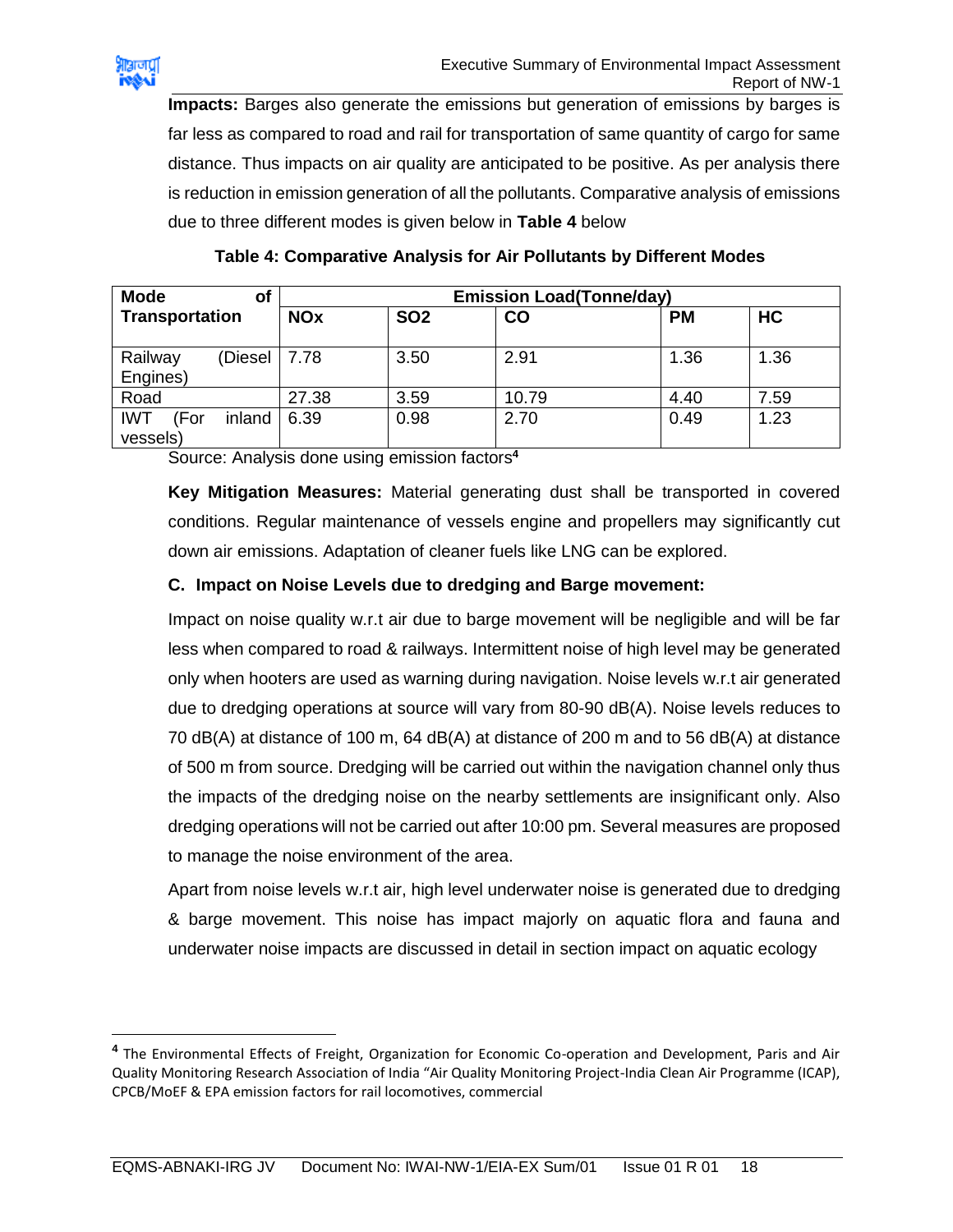

**Key Mitigation Measures:** Regulation of the dredging operations between 6:00 am to 10:00 pm only, dredgers should be regularly serviced and maintain to prevent noise generation due to friction, dredgers should be fitted with noise masking equipment to reduce the noise levels, barges should use hooters as and when required, i.e. for safety of fishermen and other ships. Noise from dredgers can be reduced at source (dredger) by isolation of exhaust system, by keeping engine room doors shut and by shielding.

#### **10.1.3 Impact on terrestrial and aquatic ecology**

#### **A. Baseline Conditions**

**Critical Environment Resources (CERs):** Wild life sanctuaries namely Kashi Turtle Sanctuary (Varanasi, U.P.), and Vikramshila Gangetic Dolphin Sanctuary (Bihar) lies within the NW-1 stretch. Hilsa Sanctuary notified under Fisheries Act with the aim of increasing productivity of Hilsa fishes are located at 4 locations in West Bengal Stretch. Apart from this there are 6 nos. of important bird areas including Udhwa bird sanctuary located within influence area (10 km) of the NW-1 stretch. RET species like Gangetic dolphin (Schedule-1) and fresh water turtle species are present in the river stretch of the NW-1.

**Terrestrial Flora:** There is no major forests area present along the NW-1. The riparian flora consists of commonly found trees, shrub and herb species. No rare and endangered plant species observed in the riparian area of the NW-1.

**Terrestrial Fauna**: As no major forest area is present along the NW-1 stretch the terrestrial fauna is restricted to commonly found terrestrial faunal species. No Schedule-I terrestrial mammal species observed along the NW-1 stretch. However, 6 IBA located within influence area of NW-1 are the major wintering site for many of migratory water birds. Some of the rarer/endangered/vulnerable avifauna has been reported in these IBA's.

**Aquatic Flora & Fauna**: The aquatic floral and faunal diversity of NW-1 stretch comprise phytoplankton, zooplankton, zoo-benthos, fish and higher vertebrates. Phytoplankton is represented by Chlorophyceae, Bacillariophyceae, Cyanophyceae, Euglenophyceae, Xanthophyceae and Rhodophyceae groups. Dominance of Bacillariophyceae members followed by Chrophyceae and Cyanophyceae was observed in NW-1 stretch. Zooplankton comprises of Protozoans, Rotifers and Crustaceans. Phytoplankton and zooplankton diversity is little higher in Farakka to Haldia stretch in comparison of Allahabad to Farakka stretch. Macro benthos and Macro-invertebrates constitute Annelida, Arthropoda insects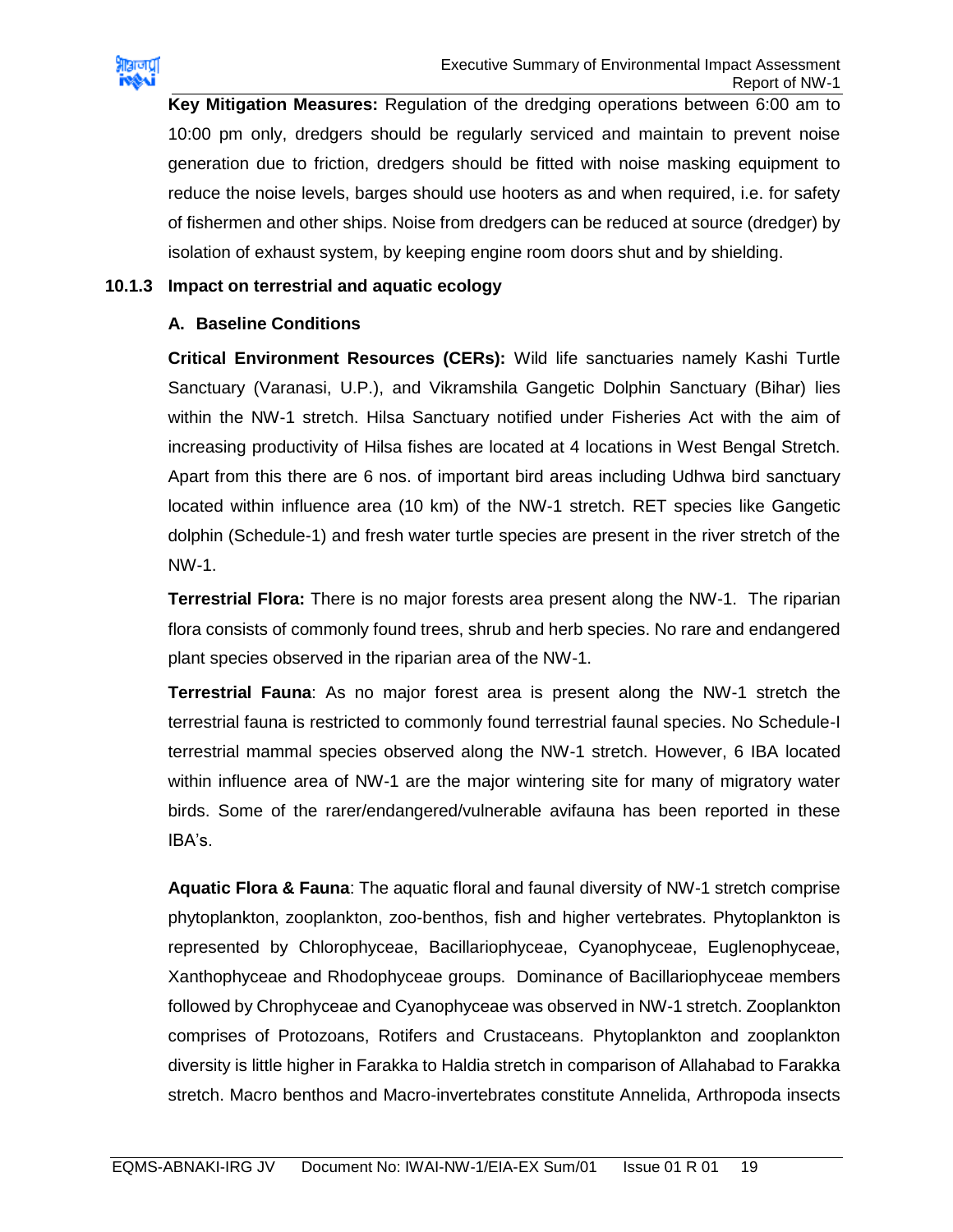

and Mollusca. Fish in the NW-1 stretch is represented by total of 106 species. The higher aquatic vertebrates present in NW-1 stretch (Allahabad to Haldia area are Gangetic dolphin (*Platanistagangeticagangetica*) which is categorized as endangered species (Schedule-I) and few endangered and vulnerable species of fresh water turtle.

#### B. **Impact on Aquatic Ecology due to maintenance dredging:**

**Impact**: Impact of dredging on aquatic ecology are change in diversity of benthic habitat, impact on behavioural response & tissue injury of aquatic organism due to increased noise levels, blocking of fish gills due to increased sediments, intake of toxic pollutants by aquatic fauna as released during dredging, smothering of benthic flora & fauna due to dredge disposal and loss of SAV due to increased depth due to dredging. Noise generation from CSD is 160-180 d(B) and behavioural disturbance criteria for dolphins, turtles, fishes (>2 gm) & fishes (<2 gm) from any continuous noise exposures are 177 dB, 150 dB, 186 dB & 183 dB respectively. In addition, no dredging operations are proposed within or in vicinity of Kashi Turtle Sanctuary and Vikramshila Dolphin Sanctuary that minimise the possibility of the impact of dredging on such vital sensitive organisms. Thus the dredging operations noise will not lead to any significant impact on aquatic organisms.

**Key Mitigation Measures:** Restricting dredging in biological sensitive locations like VGDS & Kashi turtle sanctuary; and during breeding &spawning season of fishes and migratory bird season may minimize the impact on aquatic fauna significantly. Reduction in dredging noise through regular servicing & maintenance of dredgers and usage of bubble curtains can significantly reduce underwater noise. Usage of bubble curtains can reduce underwater noise to app. 10 dB.

#### **C. Impact on aquatic ecology due to barge operations**:

**Impact:** Impact of barge movement on aquatic ecology can be due to speeding vessels, spillage of material transported (oil majorly) and generation of high level underwater noise. Vessels if moving in high speed can collide with aquatic organisms leading to mortality and injury to aquatic organisms. Spillage of material transported can impact the habitat of the aquatic species. Oil spills are most significant among all spills as oil can form a layer breaking contact between water & air and reducing DO level, block gills and skin pores of aquatic organisms leading to mortality. Barge of size 1500-2000 dWT are expected to move in the waterways which generate noise levels of 110-180 dB as per speed. Speed is however restricted in sanctuary area to 5 kmph and noise levels will be maximum 140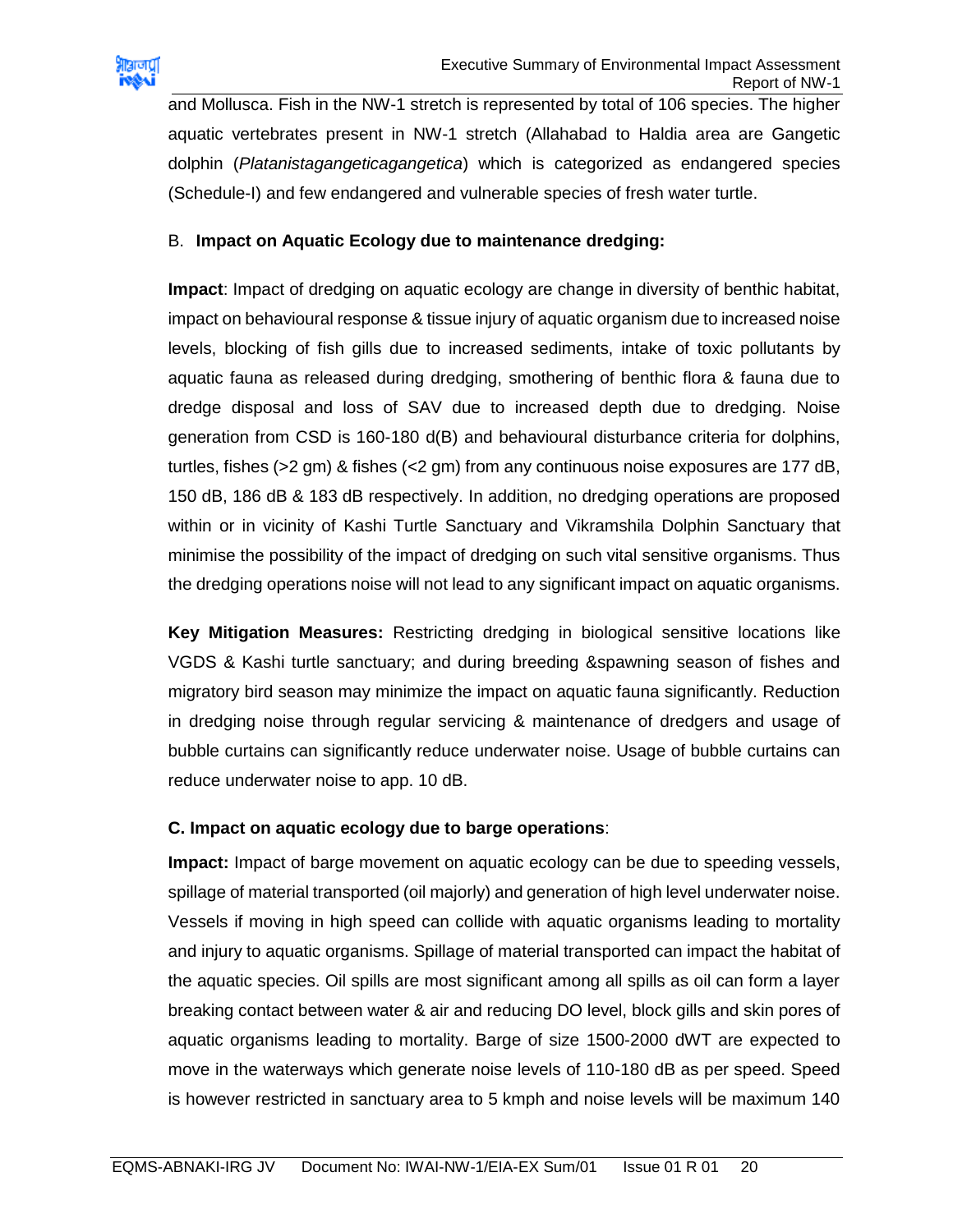

dB. Tolerance level for behavioural response of turtles and fishes are 150 dB & 177 dB. Thus impact of vessel movement on dolphins and turtles is not anticipated. However underwater noise modelling, considering noise generation of 160 dB is carried out and it is found that noise levels will attenuate to 150 dB at distance of 4.6 m from vessel. Another impact on aquatic species is masking of biological important sounds. Echoclation clicks of dolphins have dominant energy around 65 kHz and are beyond the man made frequency range thus impact is not significant. However, communication signals lie in same frequency range as of man-made noise and can be masked but they are naturally masked many times by the natural noise environment of water.

**Key Mitigation Measures:** Restricting speed of vessels in sanctuary area can maintain noise levels lower than 140 dB which are lower than tolerance levels of turtle and dolphins thus minimizing impact of noise on turtles and dolphins. Vessels shall be fitted with propeller guards and dolphin deflectors to minimize dolphin accidents.

#### **D. Impact on Avifauna due to maintenance dredging:**

**Impact:** Impact on avifauna is anticipated due to disturbance of the habitat due to dredging & disposal of dredged material on banks/shallow waters and increased ambient noise levels due to dredging operations. Noise level of 85 dB(A) are generated during dredging which dissipates within 500 m distance making impact localized.

**Key Mitigation Measures:** Restricting dredging operations during day time (6:00 am-10:00 pm) & during migratory season of birds near locations of IBAs will minimize the disturbance to resting avifauna during night time. Regular maintenance and servicing and usage of noise mufflers with dredgers can significantly reduce noise levels. Isolation of exhaust system and by keeping engine room doors shut and by shielding dredging noise can be reduced further. Onshore disposal, if required shall be undertaken only on TSDF.

#### **10.1.4 Impact on Socio economic and cultural aspects**

#### **A. Baseline Conditions**

NW-1 traverses through four states: Uttar Pradesh, Bihar, Jharkhand, and West Bengal. There are various densely populated areas located along NW-1 such as Allahabad, Farakka, Sahibganj, Berhampur etc. As per the Census, 2011, population of the major cities & towns along NW-1 is 1,28,75,343 (67,82,150 male & 60,93,193 females) and the total numbers of Households are 2562165, population between 0-6-year age is recorded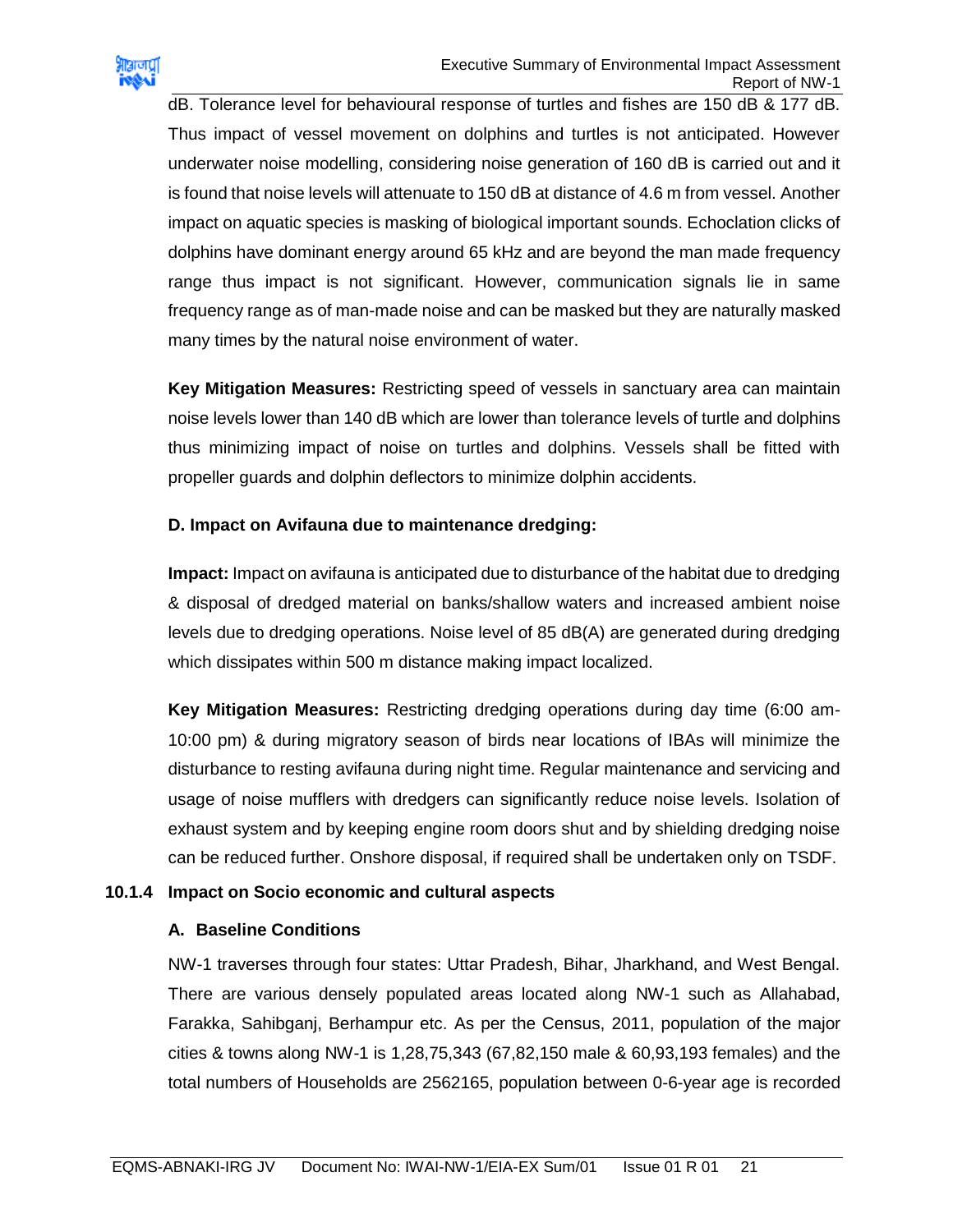

as 13,08,682. Being project of such large spatial extent, NW-1 interfaces with various archaeological, social and cultural sensitive and important locations. There are 9 archaeological important sites along NW-1 but no activity at present is proposed to be undertaken within 300 m of these sites. Ghats at Patna and Varanasi are another socially important features which will be impacted due to project. However, measures are proposed to minimize such impacts. There are several festivals such as Kumbh at Allahabad (Jan-Feb), Ganga Mahotsav at Varanasi (Oct-Nov), Dhrupad Mela at Tulsi Ghat of Varanasi (Feb to March), Chatt at Bihar & Jharkhand (Oct-Nov) and Ganga Sagar Mela at Sagar (January) are being celebrated at NW-1. Due to barge operation and dredging activities there could be interference in these celebrations. Mitigation measures are proposed to be undertaken to minimize such impacts.

#### **B. Impacts on Socio-economy due to maintenance dredging:**

**Impact:** Impact of Dredging & disposal of dredged material are anticipated on cultural &archaeological important locations and on livelihood of fishing community. Dredging operations may impact socio-economy by disrupting fishing & boat movement, generating high noise levels near dredging location, increased river water pollution, unpleasant view and increased air pollutants. These impacts are however short term and localized as will be restricted to dredging locations only. Dredging activity also pose threat to health & safety of the workers and other waterway users.

**Key Mitigation Measures:** Dredging will be restricted in biological & social sensitive location and at time of occurrence of fest/festival at ghats, during breeding & spawning season of fishes and during migratory bird season can minimize the impact on socioeconomy. Timely intimation to fishermen about dredging operation and location can minimize the disturbance to fishermen. As enhancement fishermen can be provided with trainings by institutions like CIFRI to learn better fishing practices and available aids for fishing which will help them to enhance their livelihood. Measures for accident risks during dredging and arrangement of all first-aid should be available at dredging locations all the time.

#### C. **Impact on Socio-economy due to barge operations**:

Vessel movement are subjected to various threats of accidents related to natural disasters like flood or cyclonic and operational hazards like Collison, fires and spillages. However, these accidents can be reduced by taking the below proposed mitigation measures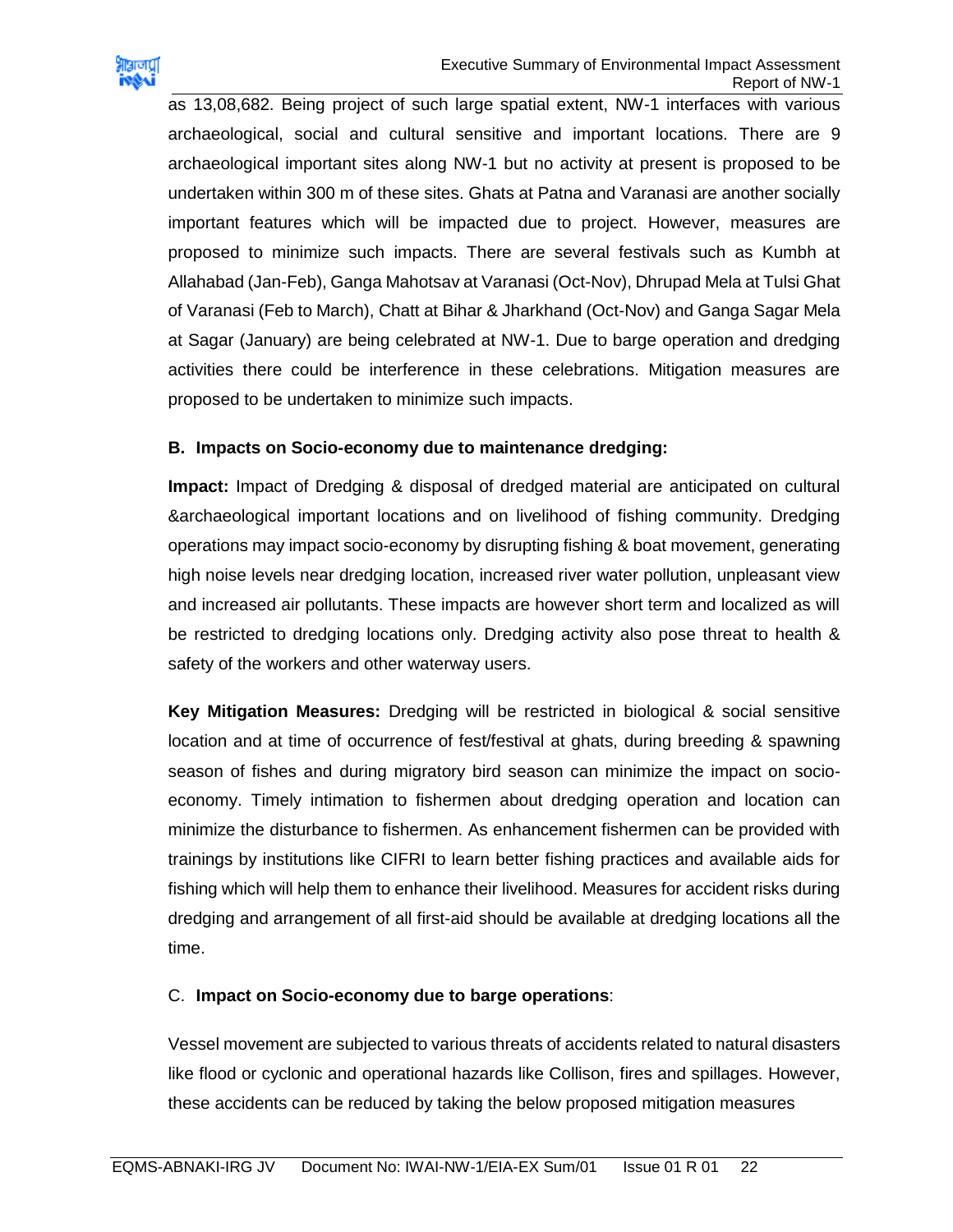

**Key Mitigation Measures:** Provision of night time navigation system, maintenance dredging, adequate and efficient river information system, vessel tracking system, Electronic Charts Display Information System - ECDIS, and Automatic Information System – AIS can minimize the accidents. Most of these measures are already under implementation by IWAI in some stretches of the NW-1 and there is proposal of extending these facilities to entire NW-1. All safety regulations as per SOLAS should be followed to maintain safety during navigation and minimize accidents.

**Enhancement Measures**: Support for promoting fish productivity through setting up or supporting existing fish nurseries. Also providing training and awareness support through reputed institutes or experts like CIFRI for better fishing techniques and Provision of supporting Studies for conservation of Dolphin and other sensitive studies shall be made.

#### **10.2 Impact & Mitigation Due to Civil Interventions**

Impacts due to civil interventions are expected to occur during the design, construction and operation stage of the project. Impacts due to civil interventions during different phases are discussed below

#### **Impact during design phase**:

Activities to be carried out during design phase which can impact the physical, biological and social environment are site clearance & preparation, acquisition of land & change in land use land cover. Major impacts anticipate are Removal of vegetation & tree cutting, Unpleasant view, Increased GHG emissions due to operation of construction vehicle/machinery & removal of trees, Impact on regular day to day activities in area of development due to shifting of utilities, Impact due to change in land use, Impact on drainage, Loss of households, land and assets and Loss of income source and impact on quality of life

#### **Key Mitigation Measures**

Tree cutting should be minimized by efficient planning of the interventions. Permission from forest department is essential prior to cutting of trees besides, compensatory plantation to be carried out as per respective state forest policy. Restoration and rehabilitation of locations occupied or used for construction purposes immediately after the given task(s) is over. Dedicated approach roads and improvement of haul roads should be considered to minimize the traffic congestion and air emissions. Traffic management should be undertaken to avoid peak hours. Utility shifting should be carried out during or prior construction phase but without disrupting service to public. Necessary permissions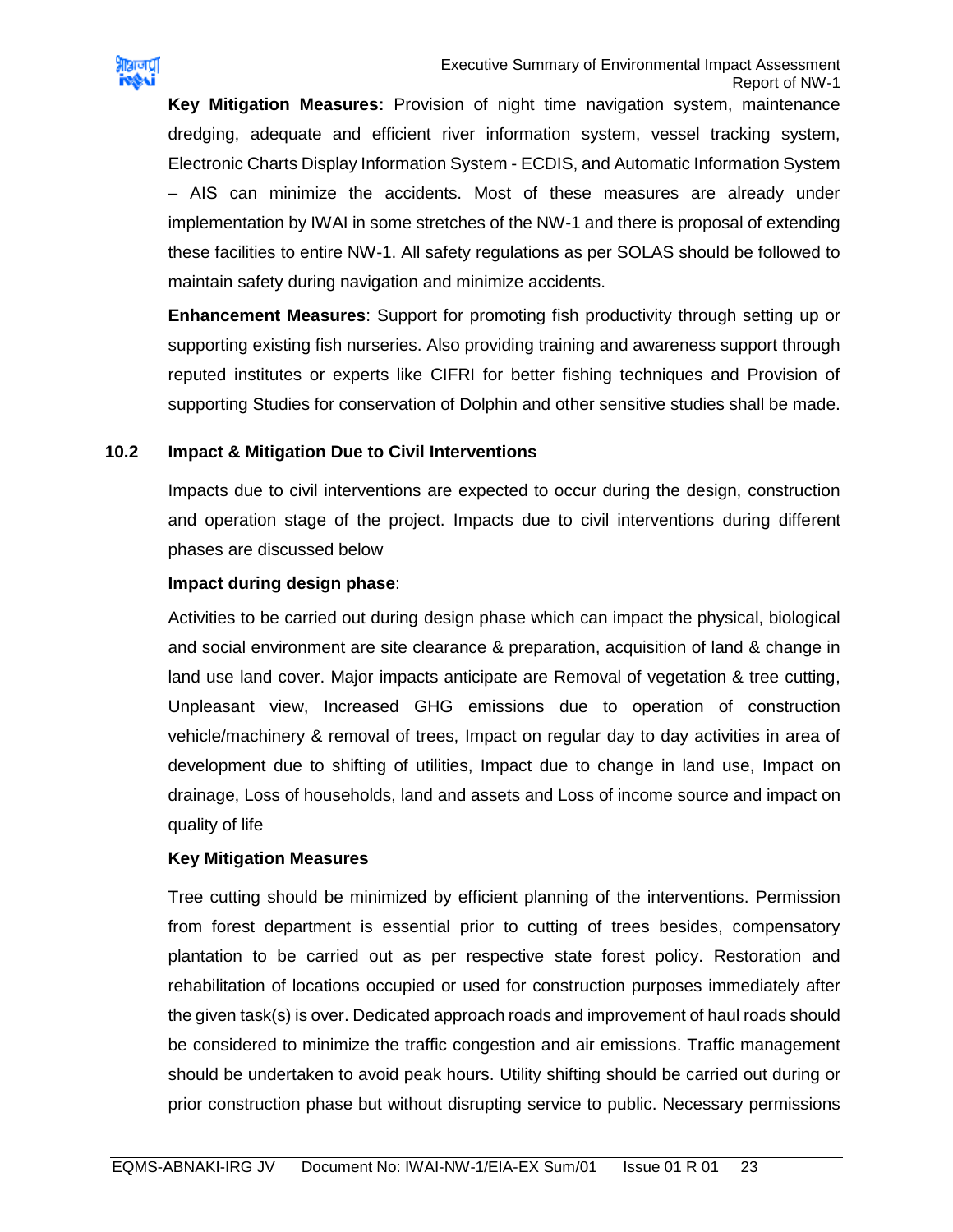

from the area development authorities and local bodies should be obtained prior development of proposed interventions. Natural drainage pattern should be maintained by provision of adequate drainage. Compensation should be given to affected households as per R & R Act, 2013.

#### **Impact during construction phase**

Activities to be carried out during design phase which can impact the physical, biological and social environment are construction activities, material transportation and operation of machinery & construction equipment. Major impacts due to these activities are Loss of top soil, Soil contamination due to spillage of material, Bank Erosion/bed scouring, Surface water contamination due to increased run-off from construction site, High noise levels and disturbance to nearby habitation, Traffic jams, wear & tear of existing roads, increased accidents and air pollution, Unpleasant view due to construction activities, construction material storage and waste storage, Health & safety of Workers and people in nearby areas, Quality of Life, Mortality, disturbance to habitat and change in behavioural response and Tree cutting & vegetation removal

#### **Key Mitigation Measures**

The top soil shall be preserved and used for landscaping purpose and shall be given to farmers in nearby areas, if asked by them. Clean up operations shall be taken up immediately after spillage of any material. Debris and excavated earth should be disposed-off as per defined plan. Provision should be made for Septic tank & soak pit/STP, maintenance waste collection and treatment before reuse. Concreted floor for storage of fuel and oils shall be proposed. Excavated earth shall be reutilized to the extent possible in the construction activity and balance will be used for road construction or disposed for designated places like mines in case of Sahibganj. Bank/scour protection works required at planned and under planning civil intervention locations. Adequate shore & scour protection measures should be taken at Sahibganj terminal, Varanasi terminal and Farakka Lock site. Provision of acoustic enclosures for DG sets to reduce noise levels. Noise causing activities should not be carried out close to settlement areas and during night hours. Haulage roads/approach roads to be used should be maintained regularly. Restoration and rehabilitation of the areas occupied or used for construction purpose immediately after use is over. Preparation and implementation of emergency preparedness and response plan and contingency plan by contractor. Implementation of proposed environment management plant to minimize the environmental pollution and stress on existing infrastructure resources. Management of surface run-off to prevent from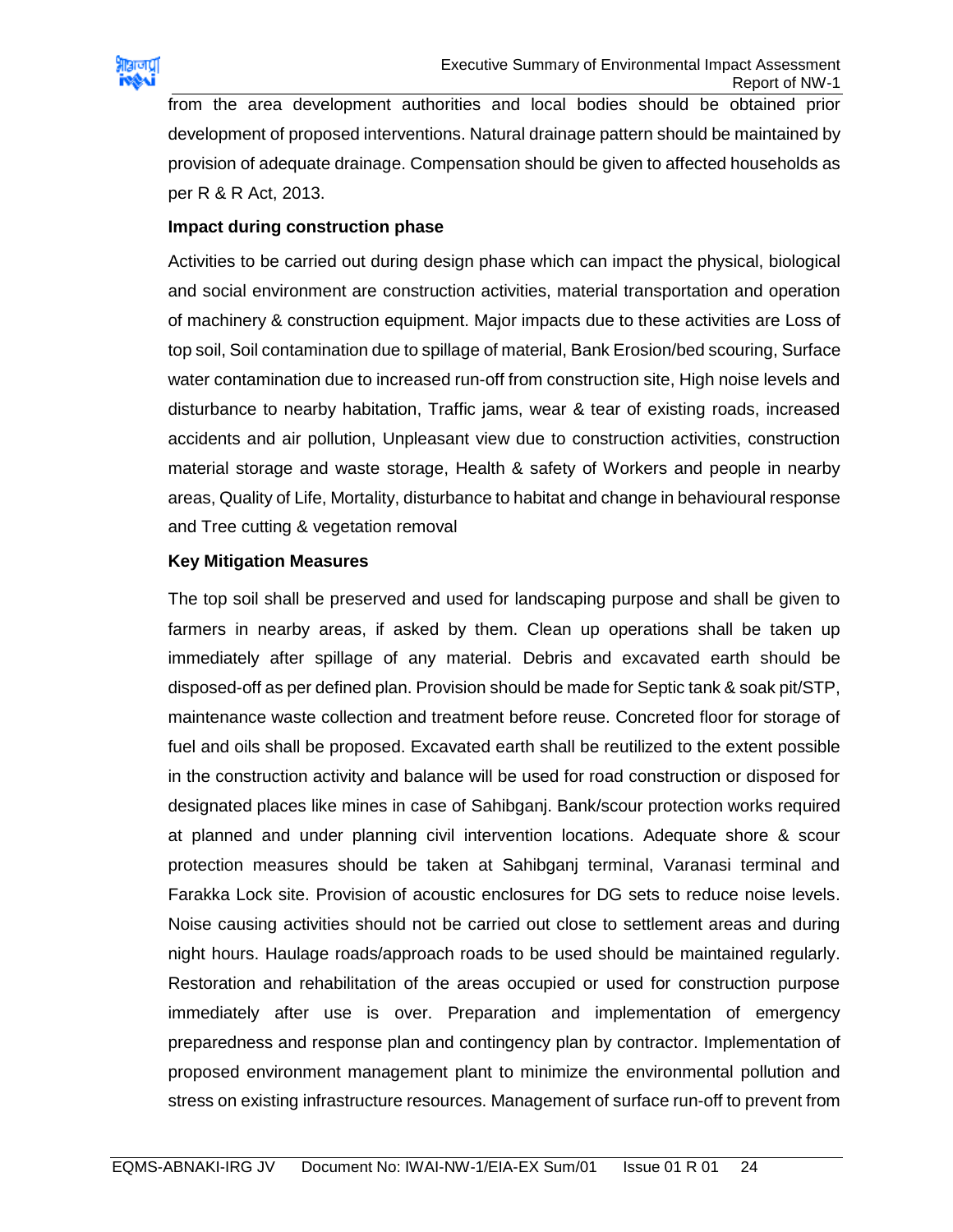

mixing with contaminant, provision of storm water management system, provision of sediment traps, oil interceptors with storm water drains in parking areas. Impact of piling & construction dredging should be managed by adoption of vibratory piling and usage of bubble curtains to disperse the fauna and reduce the noise level.

#### **Impact during operation phase at intervention sites**

Activities to be carried out during design phase which can impact the physical, biological and social environment are barge mooring & berthing, operational activities at terminal site and discharge of waste/waste water from intervention sites. Major impacts anticipate are Increased GHG emissions near the terminal/jetty locations due to increased material transportation and dredgers operation, Increased pollutant emissions near the terminal/jetty locations due to increased material transportation and dredgers operation, Generation of employment, Infrastructural development, Increased run-off from site, Increased noise levels and disturbance to nearby residents & Polluted water quality

#### **Key Mitigation Measures**

Development of thick green belt area and avenue plantation at all proposed intervention sites. Provision of sprinklers and dust suppressors at terminal sites for dust suppression should be made at site. Employment should be given to local people preferably. Skill development trainings can be undertaken for locals to train them for jobs. Storm water drainage should be collected and reuse for dust supersession. Sewage should be treated in STP constructed at site and treated water should be used for dust suppression and horticulture.

#### **10.3 Impact on Climate Change**

IWT mode is most efficient and environmental friendly mode of transportation, involving least  $CO<sub>2</sub>$  generation when compared to rail & road. Analysis is made to estimate the  $CO<sub>2</sub>$ emissions from different mode of transportation for transportation of same quantum of cargo for similar distance. It is estimated that to carry freight of app 19000 metric tonne from Haldia to Varanasi,  $CO<sub>2</sub>$  emissions of 770.95 TPD, 234.46 TDP, 220.67 TPD & 159.71 TPD will be generated from road, railway diesel, railway electric and IWT mode respectively. Thus positive impacts are anticipated on the climate due to reduction of GHG emissions.

#### **10.4 Impact on Indo-Bangladesh Water Sharing Treaty (Riparian Treaty)**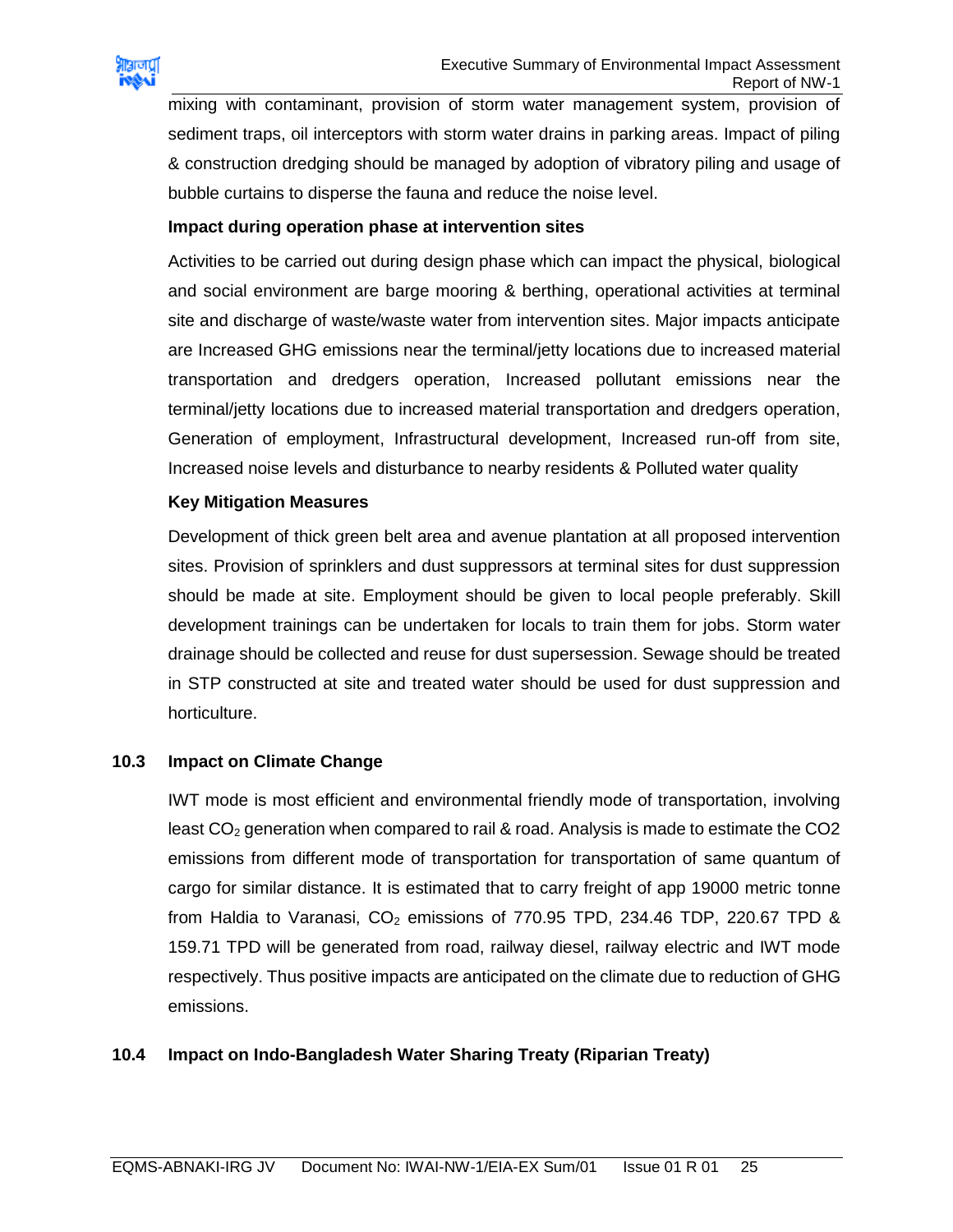

The impact on Indo-Bangladesh water sharing treaty was analysed in terms of water flow to Bangladesh and impact on aquatic ecology and sedimentation load due to NW-1. This impact was analysed nil since no water storage or diversion structure is proposed under Jal Marg Vikas Project. Aquatic life is already fragmented due to Farakka barrage and no change is expected due to Jal Marg Vikas Project as its route diverts to feeder canal through navigation channel (Farakka navigation lock) at Farakka

#### **10.5 Cumulative Impact Assessment**

Cumulative Impact Assessment (CIA) of NW-1 from Allahabad to Haldia has been carried out for (a) analyzing the potential impacts and risks of proposed, indirect & induced developments in the context of water flow, water availability and water quality, considering human activities and natural environmental and social external drivers on the chosen Critical Environmental Resources (CERs) over time, and (b) proposing concrete measures to avoid, reduce, or mitigate such cumulative impacts and risk to the extent possible in the influence area (10 km) on both sides of the NW-1. At first Cumulative opinions of various stakeholders which are directly & indirectly impacted due to proposed development, and extensive review of the EIA report for NW-1 & basin critical resources study of the proposed project has been carried out to identify the CERs. Further, overlay mapping and GIS have been extensive used for identifying the spatial distribution of CERs. Also indicators have been identified which can determine status/conditions of CERs. Baseline study has been conducted to assess the existing condition or status of the identified CERs based on these indicators in the study area. Further CERs under stress have been identified and are termed as hotspots. Also nature of the impacts due to proposed/planned & anticipated development on these hotspots has been assessed. It has been found that cumulative impacts due to proposed development of NW-1 on the hotspots will not be significant. Further, impacts triggered due to induced & indirect development can be mitigated & monitored.

#### **11.0 Environmental Management Plan**

The Environmental Management Plan (EMP) is a plan of actions for avoidance, mitigation and management of the negative impacts of the project and enhancement of positive impacts. The detailed intervention and activity specific plans for Maintenance dredging, barge operations, civil interventions are given at Chapter 7 in EIA Report. EMP includes the environmental monitoring plan (specifying the parameters, frequency and responsibilities of monitoring), institutional framework, reporting requirements, auditing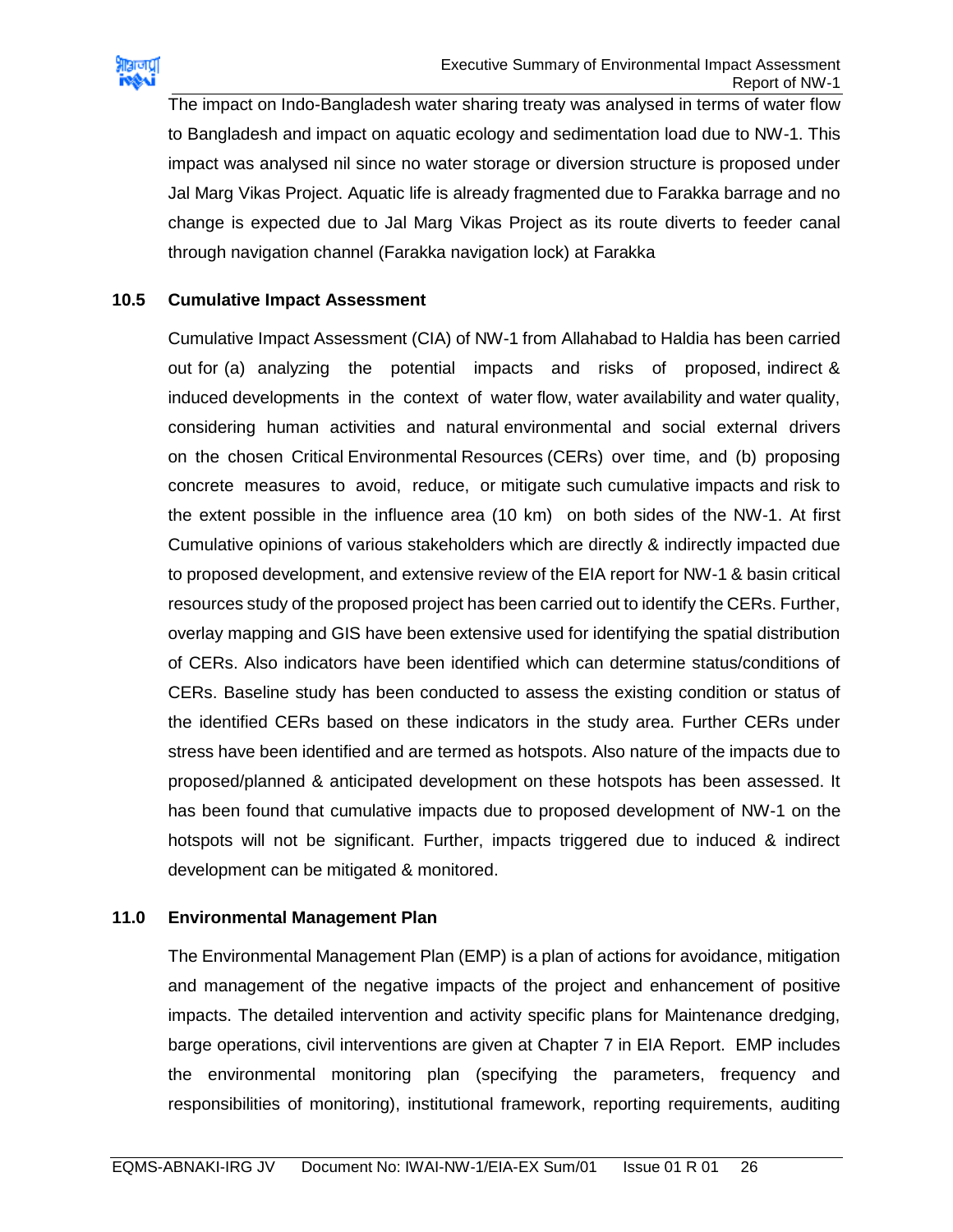

requirements, training awareness and capacity building programme, grievance redress mechanism and environmental budget.

**Institutional Framework of IWAI:** IWAI has set up a project management unit which is staffed with Environmental and Social specialists. These specialists would work as an environment and social cell (ESC) within PMU. It is proposed that each field unit will have one designated officer responsible for environment and social aspects who will also coordinate with ESC. The responsibility of ESC will be (i) review and inspect implementation of the EMP; (ii) implementation of the environmental capacity building and awareness programme; (iii) coordinating with field units(iv) Reviewing and ensuring effective implementation of EMP and regulatory compliance by contractor, and IWAI and (v) managing the environmental reporting, and audit process. Contractor will be responsible for implementation of Environmental Management Plan and ensuring health and safety of the construction workers at site during pre-construction & construction phase of the project

**Reporting Requirements:** Contractor would be required to submit monthly and six monthly reports containing the status of environment, health & safety at site to PMC (Project management consultant) & PMU of IWAI. PMC will be responsible for construction supervision and ensuring effective implementation of EMP by the contractor. PMC shall report to PMU monthly about the performance and effectiveness of the EMP implemented by contractor on site and coordinate with filed units and PMU for necessary corrective actions as may be required. IWAI will also organise an independent Environment Audit which will be submitted to Bank within 3 months of completion of the second and fourth year of implementation period.

**Training & Capacity Building Programme**: IWAI has already taken actions to augment the capacity of project management unit (PMU). A capacity building and training programme has been prepared which includes training of staff of Environmental and Social cell of PMU, contractor's staff (labours & engineers), PMC staff and IWAI staff on environmental management, regulatory compliance and safety aspects.

**Environmental Budget:** Adequate environmental budget provision has been made for the implementation of the EMP. The overall budget is INR 49.91 Crore. A detailed breakup is given in **Table 5** below.

# **Table 5: Environmental Budget**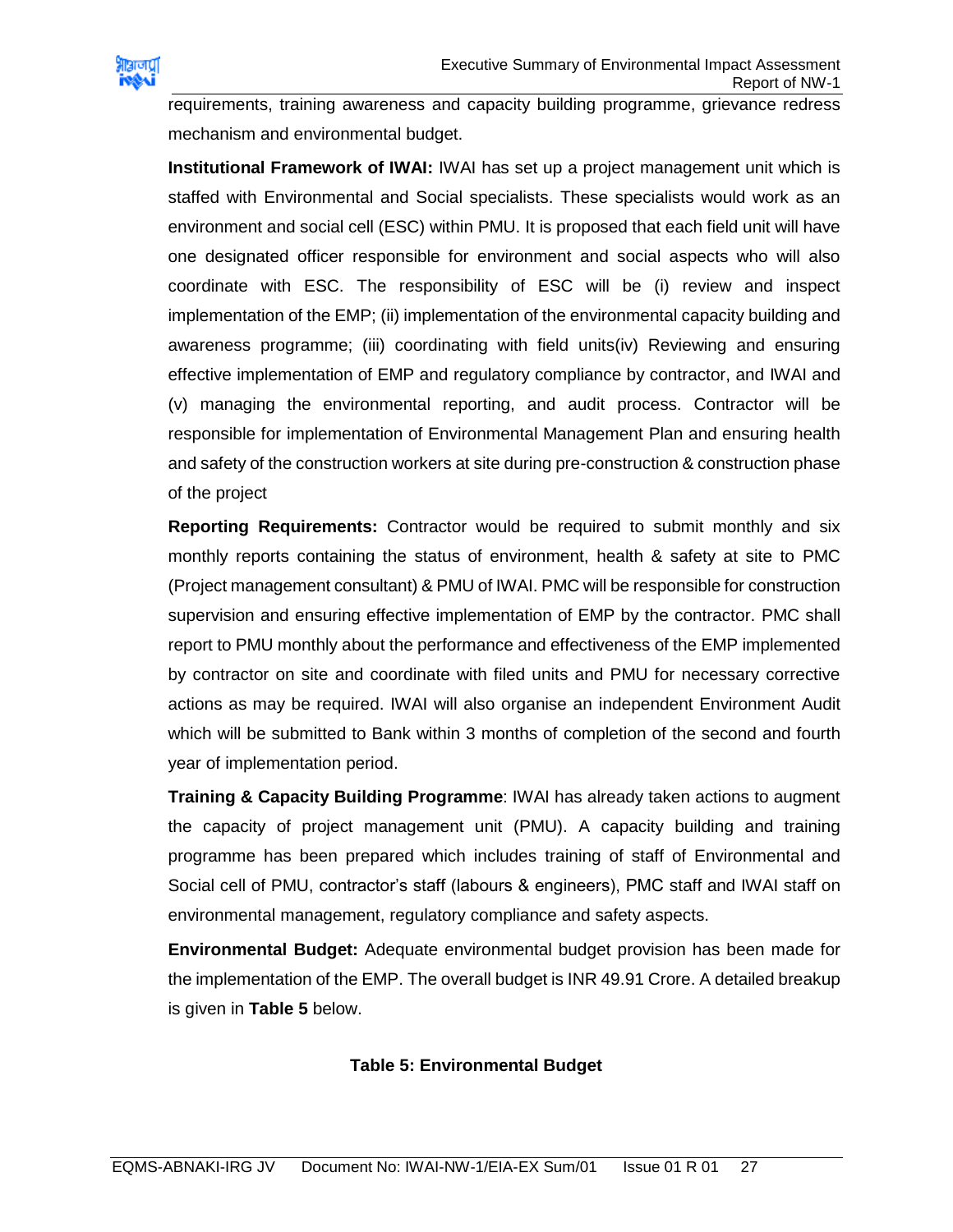

| S.No. | <b>Description</b>                                                                                                                                                                                                                                                                                         | <b>Amount</b>                    |
|-------|------------------------------------------------------------------------------------------------------------------------------------------------------------------------------------------------------------------------------------------------------------------------------------------------------------|----------------------------------|
| 1.    | <b>DESIGN AND CONSTRUCTION STAGE</b>                                                                                                                                                                                                                                                                       | <b>Rs in INR</b>                 |
|       | Technical Support of preparation of guidelines, bio-diversity conservation plan                                                                                                                                                                                                                            | 90,00,000                        |
|       | for turtle and dolphin sanctuary and performance indicators                                                                                                                                                                                                                                                |                                  |
|       | Compensatory tree plantation (7000 trees)                                                                                                                                                                                                                                                                  | 15000000                         |
|       | Additional tree plantation for GHG sink (18000)                                                                                                                                                                                                                                                            |                                  |
|       | Measures to Reduce GHGs by Green buildings certification & additional tree                                                                                                                                                                                                                                 | 90,00,000                        |
|       | plantation under plantation head                                                                                                                                                                                                                                                                           |                                  |
|       | Storm-water and wastewater management/ Construction of soak pits/ clean<br>drinking & domestic water facility/ STP construction, Zero Discharge<br>management                                                                                                                                              | 44000000                         |
|       | Provision of trainings and PPE to workers                                                                                                                                                                                                                                                                  | 1,72,00,000                      |
|       | Health check-up camps for construction workers                                                                                                                                                                                                                                                             | 3,20,00,000                      |
|       | <b>Enhancement Measures</b>                                                                                                                                                                                                                                                                                |                                  |
|       | Institutional Support for Vikramshila Wild Life Sanctuary through reputed<br>institutions                                                                                                                                                                                                                  | 12,60,00,000                     |
|       | Support Fish productivity enhancement through fish nursery development and<br>training fishermen                                                                                                                                                                                                           |                                  |
|       | Bath shelter for women along NW-1 for maintaining privacy from vessel<br>movement                                                                                                                                                                                                                          |                                  |
|       | Support for cleanliness at Ghats and improvement of Ghats                                                                                                                                                                                                                                                  |                                  |
|       | Environmental Monitoring in the construction phase: Terrestrial and Aquatic<br>Fauna, Ambient Air Quality, Surface Water Quality, Drinking Water Quality,<br>Noise & Vibration, Soil Quality, Erosion & Siltation and River Bed Sediment                                                                   | 58080000                         |
|       | Drainage Congestion and disposal of accumulated water/ Erosion &<br>Sedimentation/ Reduction in dredging requirement                                                                                                                                                                                       | Covered in project<br>design and |
|       | Land/ Soil/ Noise/ Air Quality -Dust Management during construction                                                                                                                                                                                                                                        | engineering cost                 |
|       | Appointment of Safety Officers, Safety signage, fire-fighting measures & water                                                                                                                                                                                                                             |                                  |
|       | ambulance etc.                                                                                                                                                                                                                                                                                             |                                  |
|       | <b>SUB TOTAL (Design &amp; Construction stage)</b>                                                                                                                                                                                                                                                         | 310280000                        |
| 2.    | <b>OPERATION STAGE</b>                                                                                                                                                                                                                                                                                     |                                  |
|       | Monitoring of performance indicators viz. Terrestrial and Aquatic Fauna<br> including surveillance audit, Ambient Air Quality, Surface Water Quality, Ground<br>Water /Drinking Water Quality, Noise & Vibration, Soil Quality, River Bed<br>Sediments, Soil Erosion & Siltation, Integrity of embankments | 59040000                         |
|       | Emergency Preparedness: Accident Response: Ambulance equipped with<br>requisite emergency medical aid facility, First Aid Facility, Fire-fighting<br>Equipment, Safety Trainings, Mock Drills etc.                                                                                                         | 6,79,00,000                      |
|       | Waste Water Management (STP Operation, rainwater harvesting management<br>and maintenance)                                                                                                                                                                                                                 | 2,16,00000                       |
|       | Storm Water Management System & Waste Management System, Erosion                                                                                                                                                                                                                                           | To be part of OM                 |
|       | Control and landscaping, Reduction in GHGs                                                                                                                                                                                                                                                                 | cost                             |
|       | <b>SUB TOTAL (Operation stage)</b>                                                                                                                                                                                                                                                                         | 1,48,540,000                     |
|       |                                                                                                                                                                                                                                                                                                            | Or say 14.85 Cr                  |
| 3.    | <b>ESTABLISHMENT &amp; TRAINING and MANAGEMENT SYSTEM)</b>                                                                                                                                                                                                                                                 | 1,65,00,000                      |
| 4.    | <b>SUB TOTAL (Construction + Operation + Establishment)</b>                                                                                                                                                                                                                                                | 47,53,20,000<br>Or say 47.53 Cr  |